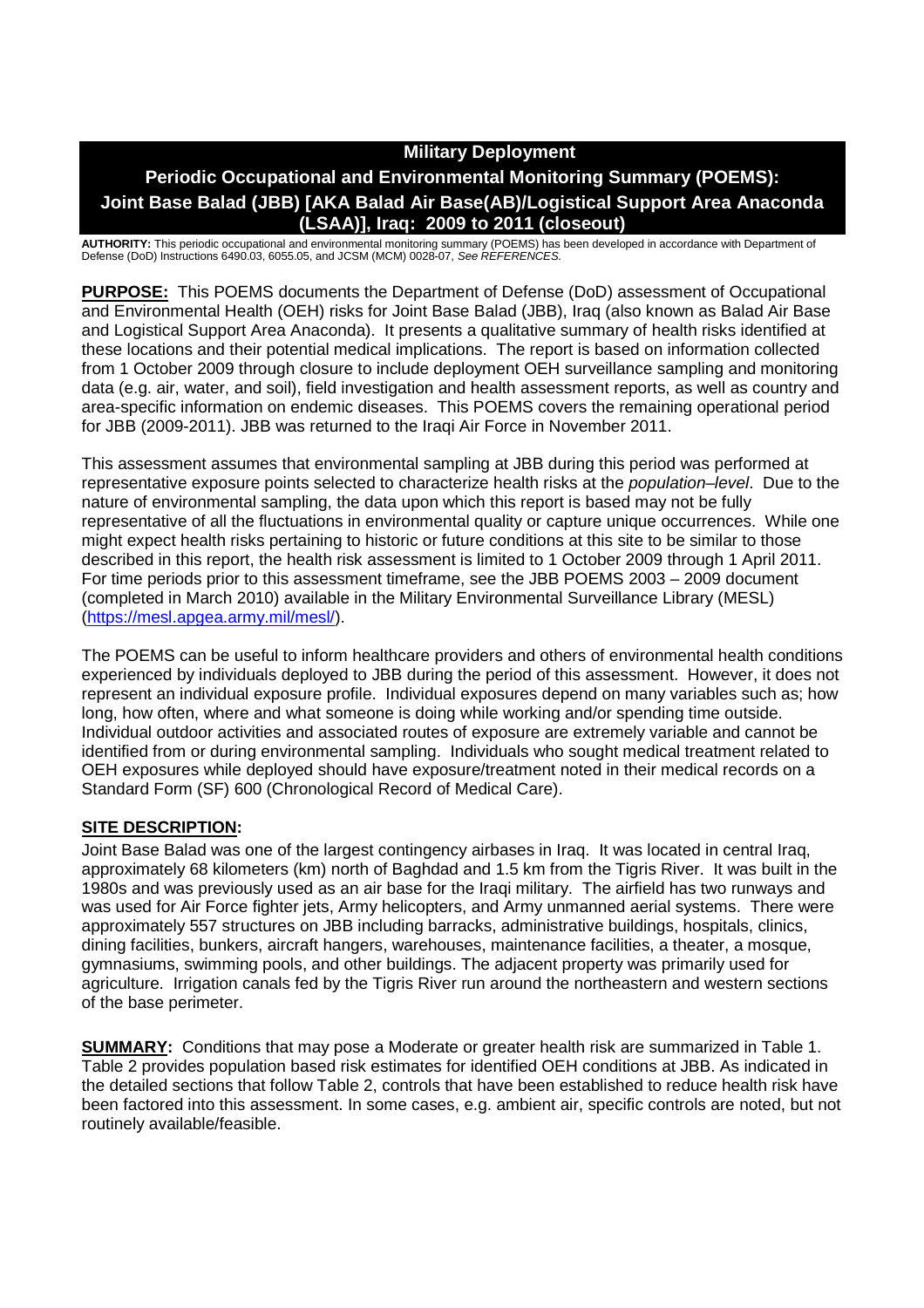#### **POEMS Table 1: Summary of Occupational and Environmental Conditions with MODERATE or Greater Health Risk**

*Short-term health risks & medical implications:*

The following may have caused acute health effects in some personnel during deployment at JBB, Iraq:

Inhalable coarse particulate matter less than 10 micrometers in diameter  $(PM_{10})$ ; food/waterborne diseases (bacterial diarrhea, hepatitis A, typhoid/paratyphoid fever, diarrhea-protozoal, diarrhea-cholera, brucellosis, hepatitis E); other endemic diseases (cutaneous leishmaniasis, Crimean-Congo fever, sandfly fever, tuberculosis (TB), leptospirosis, schistosomiasis, rabies, Q fever); venomous animals and insects; and heat stress. For food/waterborne diseases (e.g., bacterial diarrhea, hepatitis A, typhoid/paratyphoid fever, brucellosis, diarrhea-cholera, diarrhea-protozoal, hepatitis E), if ingesting local food and water, the health effects can temporarily incapacitate personnel (diarrhea) or result in prolonged illness (hepatitis A, typhoid/paratyphoid fever, brucellosis, hepatitis E). Risks from food/waterborne diseases may have been reduced with preventive medicine controls and mitigation, which includes hepatitis A and typhoid fever vaccinations, and only drinking from approved water sources in accordance with standing CENTCOM policy. For other vector-borne endemic diseases (cutaneous leishmaniasis, Crimean-Congo hemorrhagic fever, sandfly fever), these diseases may constitute a significant risk due to exposure to biting vectors; risk reduced to low by proper wear of the treated uniform and application of repellent to exposed skin and bet net, and appropriate chemoprophylaxis. For respiratory diseases (tuberculosis (TB)), personnel in close-quarter conditions could have been at risk for person-to-person spread. For water-contact diseases (leptospirosis, schistosomiasis) activities involving extensive contact with surface water increase risk. Animal contact diseases (rabies, Q fever), pose year-round risk. For heat stress, risk can be greater for susceptible persons including those older than 45, of low fitness level, unacclimatized personnel or with underlying medical conditions. Risks from heat stress may have been reduced with preventive medicine controls, work-rest cycles, and mitigation. For venomous animals and insects, if encountered, effects of venom vary with species from mild localized swelling (e.g. S. maurus) to potentially lethal effects (e.g. V. albicornuta). For  $PM_{10}$ , exposures may result in mild to more serious short-term health effects (e.g., eye, nose or throat and lung irritation) in some personnel while at this site. For PM<sub>10</sub>, certain subgroups of the deployed forces (e.g., those with pre-existing asthma/cardio-pulmonary conditions) are at greatest risk of developing notable health effects. Although most effects from exposure to particulate matter should have resolved post-deployment, providers should be prepared to consider the relationship between deployment exposures and current complaints. Some individuals may have sought treatment for acute respiratory irritation during their time at JBB. Personnel who reported with symptoms or required treatment while at this site should have exposure/treatment noted in medical record (e.g., electronic medical record or on a Standard Form (SF) 600 (Chronological Record of Medical Care).

#### *Long-term health risks & medical implications:*

The following may have caused chronic health effects in some personnel during deployment at JBB, Iraq:

The hazards associated with potential long-term health effects at JBB, Iraq include visceral leishmaniasis infection. Leishmaniasis is transmitted by sandflies. Visceral leishmaniasis (a more latent form of the disease) causes a severe febrile illness, which typically requires hospitalization with convalescence over 7 days. The leishmaniasis parasites may survive for years in infected individuals. Consequently, this infection may go unrecognized until infections become symptomatic years later. At all contingency base camps certain individuals need to be followed/evaluated for specific occupational exposures/injuries (e.g., annual audiograms as part of the medical surveillance for those enrolled in the Hearing Conservation Program; and personnel covered by Respiratory Protection Program and/or Hazardous Waste/Emergency Responders Medical Surveillance).

> Page 2 of 23 Reviewed by CENTCOM SG (04 October 2011) Final Approval Date (29 November 2011)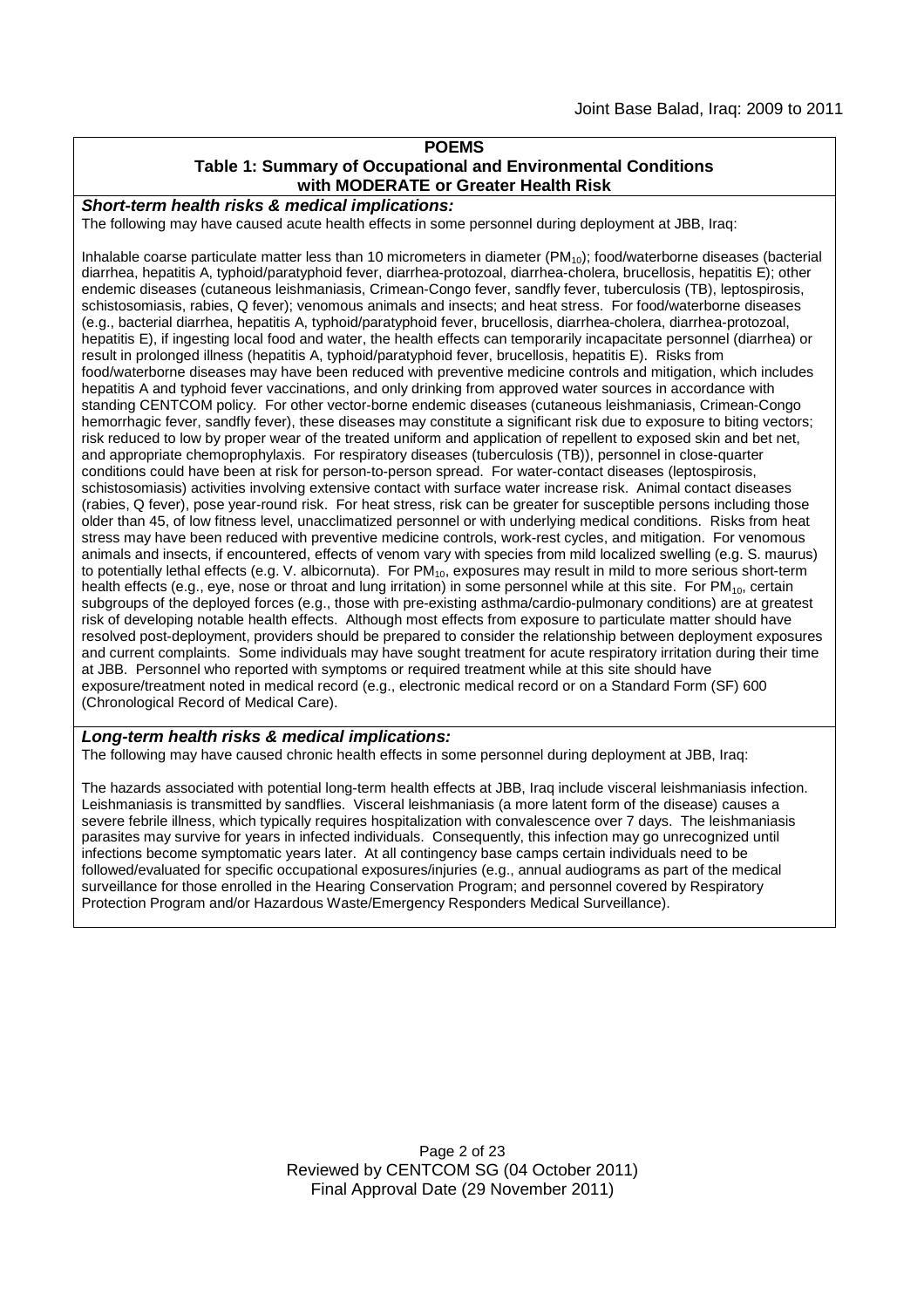### Joint Base Balad, Iraq: 2009 to 2011

| Source of<br><b>Identified Health</b><br>Risk <sup>3</sup>                         | Unmitigated Health Risk Estimate <sup>4</sup>                                                                                                                                                                                                                                                                                                                                   | <b>Control Measures</b><br>Implemented                                                                                                                  | <b>Residual Health Risk Estimate<sup>4</sup></b>                                                                                                                                                                                                                                                                                                                 |
|------------------------------------------------------------------------------------|---------------------------------------------------------------------------------------------------------------------------------------------------------------------------------------------------------------------------------------------------------------------------------------------------------------------------------------------------------------------------------|---------------------------------------------------------------------------------------------------------------------------------------------------------|------------------------------------------------------------------------------------------------------------------------------------------------------------------------------------------------------------------------------------------------------------------------------------------------------------------------------------------------------------------|
| <b>AIR</b>                                                                         |                                                                                                                                                                                                                                                                                                                                                                                 |                                                                                                                                                         |                                                                                                                                                                                                                                                                                                                                                                  |
| Particulate<br>matter less than<br>10 microns in<br>diameter (PM <sub>10</sub> )   | Short-term: Moderate, Daily levels<br>varied; acute health effects (e.g., upper<br>respiratory tract irritation) more<br>pronounced during peak days. More<br>serious effects were possible in<br>susceptible persons (e.g., those with<br>asthma/existing respiratory diseases).                                                                                               | Limiting strenuous<br>physical activities when air<br>quality was especially<br>poor; and actions such as<br>closing tent flaps,<br>windows, and doors. | Short-term: Low to None, Daily levels<br>varied; acute health effects (e.g., upper<br>respiratory tract irritation) more<br>pronounced during peak days. More<br>serious effects were possible in<br>susceptible persons (e.g., those with<br>asthma/existing respiratory diseases).                                                                             |
|                                                                                    | Long-term: No health guidelines                                                                                                                                                                                                                                                                                                                                                 |                                                                                                                                                         | Long-term: No health guidelines                                                                                                                                                                                                                                                                                                                                  |
| Particulate<br>matter less than<br>2.5 microns in<br>diameter (PM <sub>2.5</sub> ) | Short-term: Low, A majority of the time<br>mild acute (short term) health effects<br>were anticipated; certain peak levels<br>may produce mild eye, nose, or throat<br>irritation in some personnel and pre-<br>existing health conditions (e.g.,<br>asthma, or cardiopulmonary diseases)<br>may be exacerbated.<br>Long-term: Low, Small percentage of                         | Limiting strenuous<br>physical activities when air<br>quality is especially poor;<br>and actions such as<br>closing tent flaps,<br>windows, and doors.  | Short-term: Low to None, A majority of<br>the time mild acute (short term) health<br>effects were anticipated; certain peak<br>levels may produce mild eye, nose, or<br>throat irritation in some personnel and<br>pre-existing health conditions (e.g.,<br>asthma, or cardiopulmonary diseases)<br>may be exacerbated.<br>Long-term: Data quantity insufficient |
|                                                                                    | persons may be at increased risk for<br>developing chronic conditions<br>(particularly those more susceptible to<br>acute (short term) effects (e.g., those<br>with asthma/existing respiratory<br>diseases).                                                                                                                                                                   |                                                                                                                                                         | to characterize risk.                                                                                                                                                                                                                                                                                                                                            |
| <b>Military Unique</b>                                                             |                                                                                                                                                                                                                                                                                                                                                                                 |                                                                                                                                                         |                                                                                                                                                                                                                                                                                                                                                                  |
| Non-ionizing<br>Radiation                                                          | Short-term: Low                                                                                                                                                                                                                                                                                                                                                                 |                                                                                                                                                         | Short-term: Low                                                                                                                                                                                                                                                                                                                                                  |
|                                                                                    | Long-term: Low                                                                                                                                                                                                                                                                                                                                                                  |                                                                                                                                                         | Long-term: Low                                                                                                                                                                                                                                                                                                                                                   |
| <b>ENDEMIC</b><br><b>DISEASE</b>                                                   |                                                                                                                                                                                                                                                                                                                                                                                 |                                                                                                                                                         |                                                                                                                                                                                                                                                                                                                                                                  |
| Food<br>borne/Waterborne<br>(e.g., diarrhea-<br>bacteriological)                   | Short-term: High, (Bacterial diarrhea,<br>Hepatitis A, Typhoid fever) to<br>Moderate (Diarrhea-cholera, Diarrhea-<br>protozoal, Brucellosis) to Low<br>(Hepatitis E). If ingesting local<br>food/water, the health effects can<br>temporarily incapacitate personnel<br>(diarrhea) or result in prolonged illness<br>(Hepatitis A, Typhoid fever,<br>Brucellosis, Hepatitis E). | Preventive measures<br>include Hepatitis A and<br>Typhoid fever vaccination<br>and consumption of food<br>and water only from<br>approved sources.      | Short-term: Low to none                                                                                                                                                                                                                                                                                                                                          |
|                                                                                    | Long-term: none identified                                                                                                                                                                                                                                                                                                                                                      |                                                                                                                                                         | Long-term: No data available                                                                                                                                                                                                                                                                                                                                     |
| Arthropod Vector<br>Borne                                                          | Short-term: Moderate,<br>(Leishmaniasis-cutaneous and<br>visceral, Crimean-Congo hemorrhagic<br>fever, Sandfly fever) to Low (Sindbis,<br>Rickettsioses, Typhus-murine, West<br>Nile fever).                                                                                                                                                                                    | Preventive measures<br>include proper wear of<br>treated uniform,<br>application of repellent to<br>exposed skin and bed net                            | Short-term: Low                                                                                                                                                                                                                                                                                                                                                  |
|                                                                                    | Long-term: Low (Leishmaniasis-<br>visceral infection)                                                                                                                                                                                                                                                                                                                           | use.                                                                                                                                                    | Long-term: No data available                                                                                                                                                                                                                                                                                                                                     |
| Water-Contact<br>(e.g. wading,<br>swimming)                                        | Short-term: Moderate for<br>Leptospirosis and Schistosomiasis.<br>Long-term: No data available                                                                                                                                                                                                                                                                                  | Recreational swimming in<br>surface waters not likely in<br>this area of Iraq during this<br>time period.                                               | Short-term: Low to None for<br>Leptospirosis and Schistosomiasis.<br>Long-term: No data available                                                                                                                                                                                                                                                                |
| Respiratory                                                                        | Short-term: Low to Moderate;<br>Moderate for tuberculosis (TB) to Low<br>for meningococcal meningitis.                                                                                                                                                                                                                                                                          | Providing adequate work<br>and living space; medical<br>screening, and                                                                                  | Short-term: Low to none                                                                                                                                                                                                                                                                                                                                          |

# **Table 2. Population-Based Health Risk Estimates – Joint Base Balad, Iraq 1, 2**

Page 3 of 23 Reviewed by CENTCOM SG (04 October 2011) Final Approval Date (29 November 2011)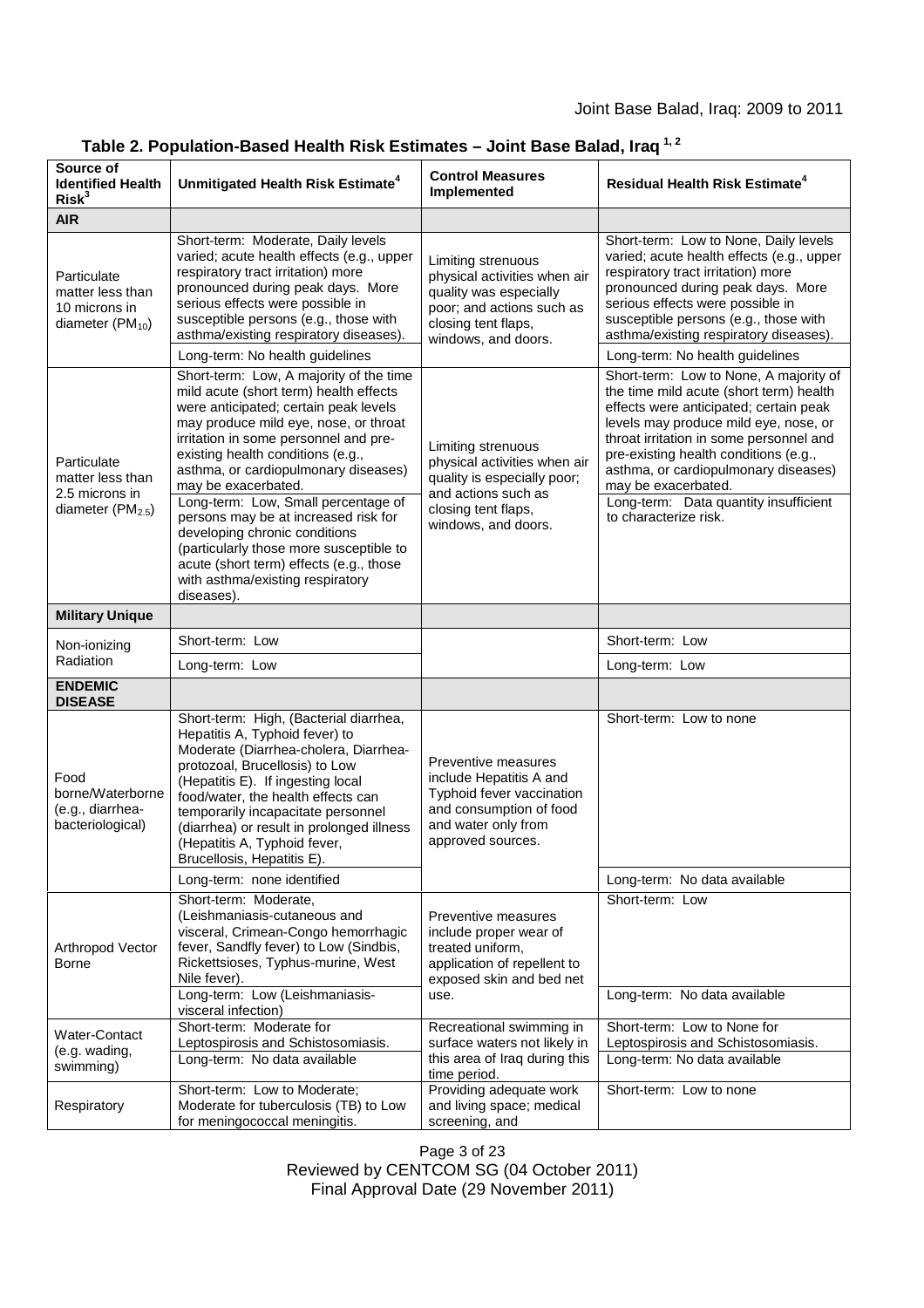# Joint Base Balad, Iraq: 2009 to 2011

|                                                     | Long-term: No data available                                                                                                                                                                                                                                                                                     | vaccination.                                                                                                                                                                                                                                                              | Long-term: No data available                                                                                                                                                                                                                                                                                  |
|-----------------------------------------------------|------------------------------------------------------------------------------------------------------------------------------------------------------------------------------------------------------------------------------------------------------------------------------------------------------------------|---------------------------------------------------------------------------------------------------------------------------------------------------------------------------------------------------------------------------------------------------------------------------|---------------------------------------------------------------------------------------------------------------------------------------------------------------------------------------------------------------------------------------------------------------------------------------------------------------|
| <b>Animal Contact</b>                               | Short-term: Moderate (Rabies and Q-<br>fever), Low (Anthrax and H5N1 avian<br>influenza)<br>Long-term: Low (Rabies)                                                                                                                                                                                              | Prohibiting contact with,<br>adoption, or feeding of<br>feral animals IAW<br><b>CENTCOM General Order</b><br>(GO) 1B. Risks are further<br>reduced in the event of<br>assessed contact by<br>prompt post-exposure<br>rabies prophylaxis IAW the<br>CDC's ACIP guidelines. | Short-term: Low to None<br>Long-term: No data available                                                                                                                                                                                                                                                       |
| <b>VENOMOUS</b><br><b>ANIMAL/</b><br><b>INSECTS</b> |                                                                                                                                                                                                                                                                                                                  |                                                                                                                                                                                                                                                                           |                                                                                                                                                                                                                                                                                                               |
| Snakes,<br>scorpions, and<br>spiders                | Short-term: Low; If encountered,<br>effects of venom vary with species<br>from mild localized swelling (e.g.,<br>widow spider) to potentially lethal<br>effects (e.g., Haley's Pit Viper).<br>Long-term: Not an identified source of<br>health risk.                                                             | Risk reduced by avoiding<br>contact, proper wear of<br>the uniform (especially<br>footwear), and t timely<br>treatment.                                                                                                                                                   | Short-term: Low; If encountered,<br>effects of venom vary with species<br>from mild localized swelling (e.g.,<br>widow spider) to potentially lethal<br>effects (e.g., Haley's Pit Viper).<br>Long-term: No data available                                                                                    |
| <b>HEAT/COLD</b><br><b>STRESS</b>                   |                                                                                                                                                                                                                                                                                                                  |                                                                                                                                                                                                                                                                           |                                                                                                                                                                                                                                                                                                               |
| Heat                                                | Short-term: Low to High; High health<br>risk of heat injury in unacclimatized<br>personnel.<br>Long-term: Low, However, the risk<br>may be greater to certain susceptible<br>persons-those older (i.e., greater than<br>45 years), in lesser physical shape, or<br>with underlying medical/health<br>conditions. | Risks from heat stress<br>reduced with proper<br>hydration and nutrition,<br>work-rest cycles, and<br><b>WBGT Monitoring.</b>                                                                                                                                             | Short-term: Low<br>Long-term: Low, However, the risk<br>may be greater to certain susceptible<br>persons-those older (i.e., greater than<br>45 years), in lesser physical shape, or<br>with underlying medical/health<br>conditions.                                                                          |
| Cold                                                | Short-term: Low risk of cold<br>stress/injury.<br>Long-term: Low; Long-term health<br>implications from cold injuries are rare<br>but can occur, especially from more<br>serious injuries such as frostbite.                                                                                                     | Risks from cold stress<br>reduced with protective<br>measures such as use of<br>the buddy system, limiting<br>exposure during cold<br>weather, and proper wear<br>of issued protective<br>clothing.                                                                       | Short-term: Low risk of cold<br>stress/injury.<br>Long-term: Low; Long-term health<br>implications from cold injuries are rare<br>but can occur, especially from more<br>serious injuries such as frostbite.                                                                                                  |
| <b>NOISE</b>                                        |                                                                                                                                                                                                                                                                                                                  |                                                                                                                                                                                                                                                                           |                                                                                                                                                                                                                                                                                                               |
| Continuous<br>(Flightline, Power<br>Production)     | Short-term: High to Low, High risk to<br>individuals that worked near major<br>noise sources without proper hearing<br>protection.<br>Long-term: High to Low, High risk to<br>individuals that worked near major<br>noise sources without proper hearing<br>protection.                                          | Risk reduced by the use<br>of hearing protection and<br>noise barriers.                                                                                                                                                                                                   | Short-term: Low risk to the majority of<br>personnel and to individuals that<br>worked near major noise sources who<br>use proper hearing protection.<br>Long-term: Low risk to the majority of<br>personnel and to individuals that<br>worked near major noise sources who<br>use proper hearing protection. |
| <b>Unique</b><br>Incidents/<br><b>Concerns</b>      |                                                                                                                                                                                                                                                                                                                  |                                                                                                                                                                                                                                                                           |                                                                                                                                                                                                                                                                                                               |
| Pesticides/Pest<br>Control                          | Short-term: Low<br>Long-term: Low                                                                                                                                                                                                                                                                                | See Section 10.2                                                                                                                                                                                                                                                          | Short-term: Low<br>Long-term: Low                                                                                                                                                                                                                                                                             |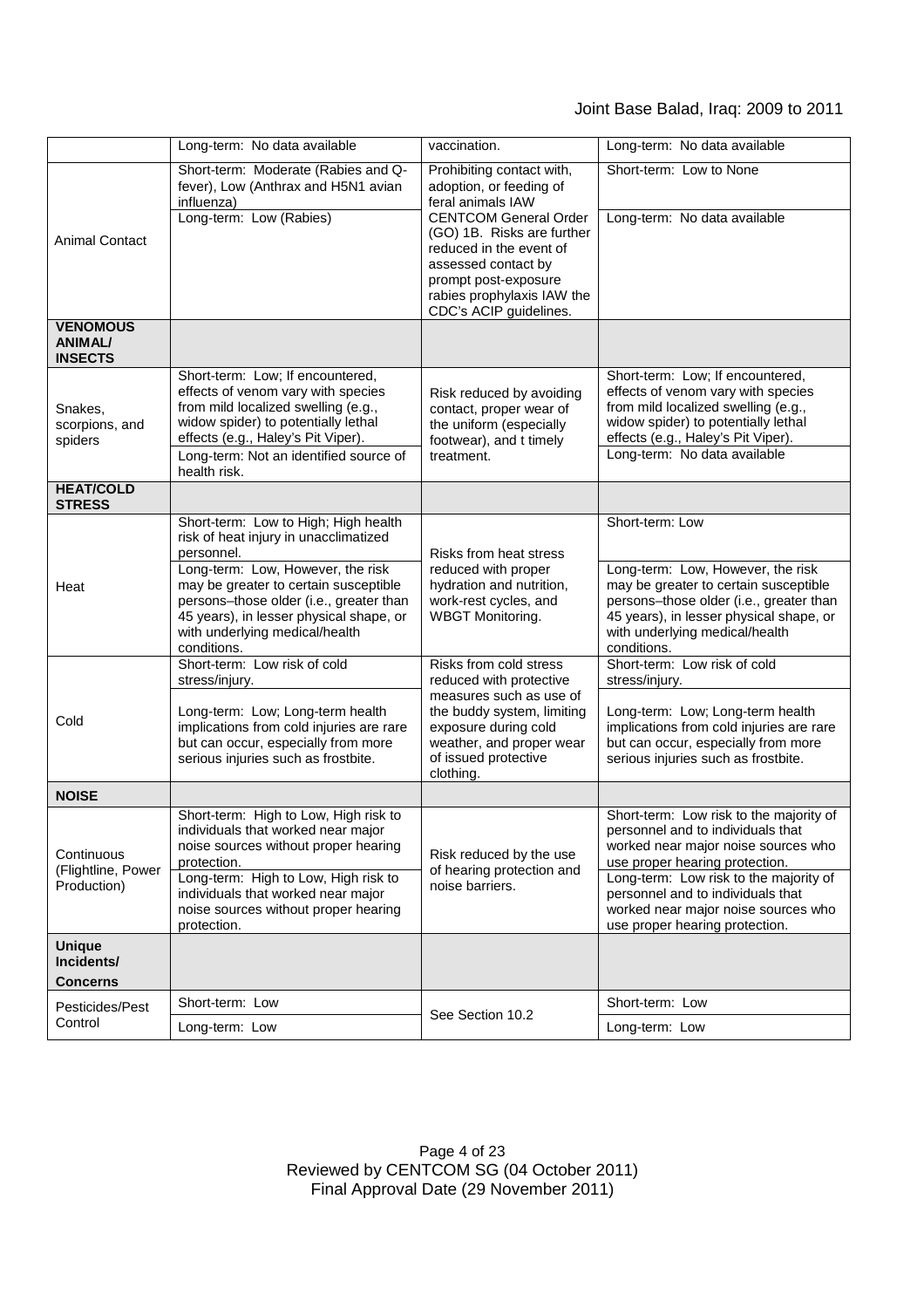IAW: in accordance with CDC: Centers for Disease Control and Prevention ACIP: Advisory Committee on Immunizations Practice WBGT: Wet Bulb Globe Temperature

<sup>1</sup>This Summary Table provides a qualitative estimate of population-based short- and long-term health risks associated with the occupational environment conditions at JBB. It does not represent an individual exposure profile. Actual individual exposures and health effects depend on many variables. For example, while a chemical may have been present in the environment, if a person did not inhale, ingest, or come into contact with a specific dose of the chemical for adequate duration and frequency, then there may have been no health risk. Alternatively, a person at a specific location may have experienced a unique exposure which could result in a significant individual exposure. Any such person seeking medical care should have their specific exposure documented in an SF600.

2 This assessment is based on specific environmental sampling data and reports obtained from 1 October 2009 through 1 April 2011. Sampling locations are assumed to be representative of exposure points for the camp population but may not reflect all the fluctuations in environmental quality or capture unique exposure incidents.

 $3$ This Summary Table is organized by major categories of identified sources of health risk. It only lists those sub-categories specifically identified and addressed at JBB. The health risks are presented as Low, Moderate, High or Extremely High for both short- and long-term health effects. The health risk level is based on an assessment of both the potential severity of the health effects that could be caused and probability of the exposure that would produce such health effects. Details can be obtained from the APHC/AIPH. Where applicable, "None Identified" is used when though a potential exposure is identified, and no health risks of either a specific short- and long-term health effects are determined. More detailed descriptions of OEH exposures that are evaluated but determined to pose no health risk are discussed in the following sections of this report.

4 Health risks in this Summary Table are based on quantitative surveillance thresholds (e.g. endemic disease rates; host/vector/pathogen surveillance) or screening levels, e.g. Military Exposure Guidelines (MEGs) for chemicals*.* Some previous assessment reports may provide slightly inconsistent health risk estimates because quantitative criteria such as MEGs may have changed since the samples were originally evaluated and/or because this assessment makes use of all historic site data while previous reports may have only been based on a select few samples.

> Page 5 of 23 Reviewed by CENTCOM SG (04 October 2011) Final Approval Date (29 November 2011)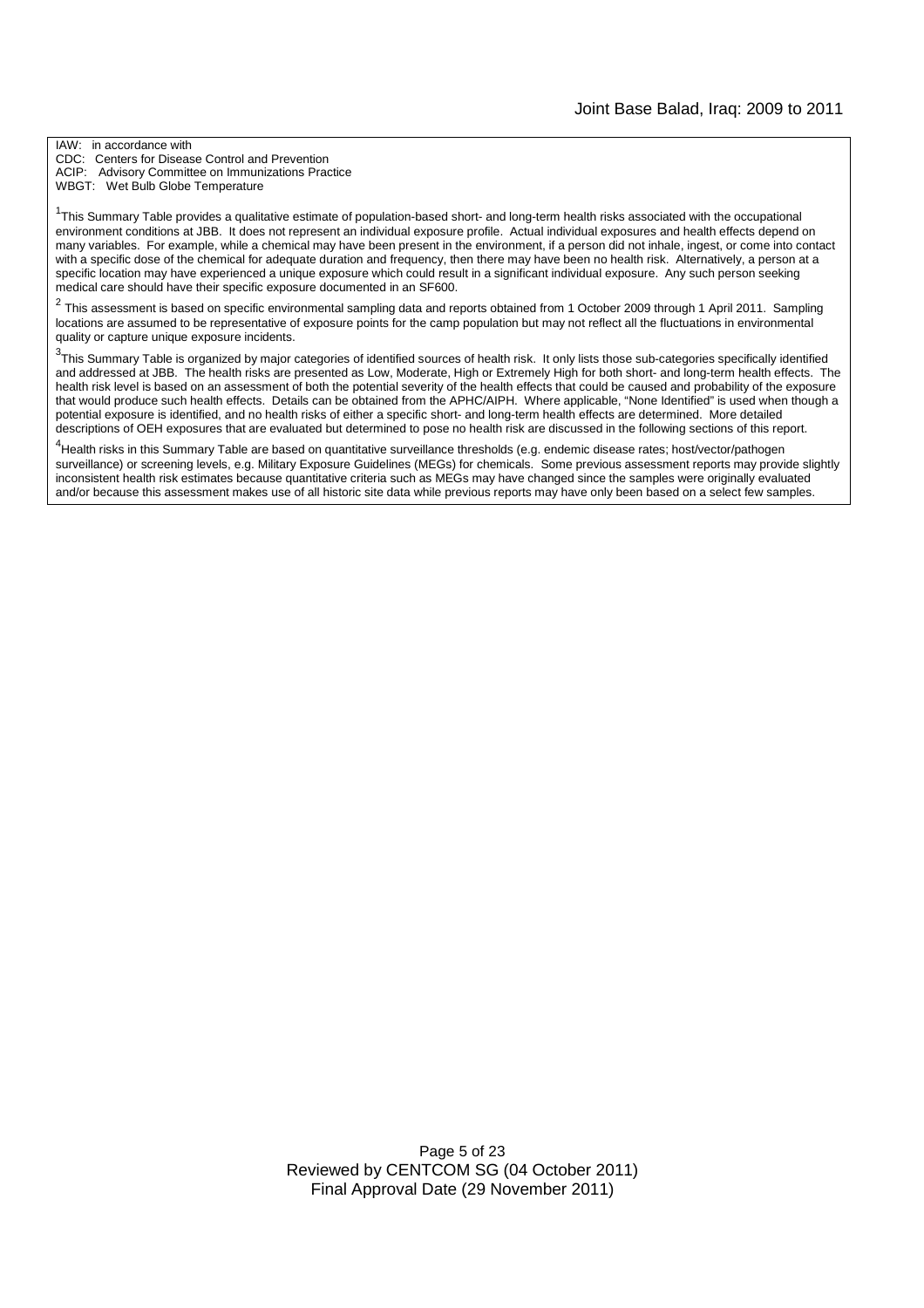### **1 Discussion of Health Risks at JBB, Iraq by Source**

The following sections provide additional information about the OEH conditions summarized above. All risk assessments were performed using the methodology described in the US Army Public Health Command Technical Guide 230, *Environmental Health Risk Assessment and Chemical Exposure Guidelines for Deployed Military Personnel* (USAPHC TG 230; Reference 12). All OEH risk estimates represent residual risk after accounting for preventive controls in place. Occupational exposures and exposures to endemic diseases are greatly reduced by preventive measures. For environmental exposures related to airborne dust, there are limited preventive measures available, and available measures have little efficacy in reducing exposure to ambient conditions.

### **2 Air**

### 2.1 Site-Specific Sources Identified

Personnel deployed to JBB are exposed to various airborne constituents. These have been identified through monitoring and sampling efforts from 2 October 2009 to 16 July 2010. Windblown dust, industrial pollution, and sand contribute to PM exposures above health-based MEGs. There are a number of industrial activities, including manufacturing, construction, fuel storage and distribution, water and wastewater treatment, concrete and asphalt production, located on and around JBB that may contribute air contaminants. As of October 2009, open burn pits were no longer used to dispose of waste/refuse such as paper, plastic, and wood. Four waste incinerators and an installation-wide recycling plan that incorporates glass, plastics, and aluminum were used for disposal. In addition, used cooking oil and grease were transported to an off-site rendering and biodiesel production facility in an effort to mitigate U.S. contributions to local air quality.

#### 2.2 Particulate matter

Particulate matter (PM) is a complex mixture of extremely small particles suspended in the air. The PM includes solid particles and liquid droplets emitted directly into the air by sources such as: power plants, motor vehicles, aircraft, generators, construction activities, fires, and natural windblown dust. The PM can include sand, soil, metals, volatile organic compounds (VOC), allergens, and other compounds such as nitrates or sulfates that are formed by condensation or transformation of combustion exhaust. The PM composition and particle size vary considerably depending on the source. Generally, PM of health concern is divided into two fractions:  $PM_{10}$ , which includes coarse particles with a diameter of 10 micrometers or less, and  $PM_{2.5}$  which includes fine particles less than 2.5 micrometers in diameter, which can reach the deepest regions of the lungs when inhaled. Exposure to excessive PM is linked to a variety of potential health effects.

There were no air sampling data for 2011.

### 2.3 Particulate matter, less than 10 micrometers ( $PM_{10}$ )

### 2.3.1 Exposure Guidelines:

Short Term (24-hour)  $PM_{10}$  micrograms per cubic meter (μg/m<sup>3</sup>):

- 
- Marginal MEG  $=$  420
- Critical MEG =  $600$

Long-term  $PM_{10}$  MEG (µg/m<sup>3</sup>):

Negligible MEG = 250 **Not defined and not available.** 

Page 6 of 23 Reviewed by CENTCOM SG (04 October 2011) Final Approval Date (29 November 2011)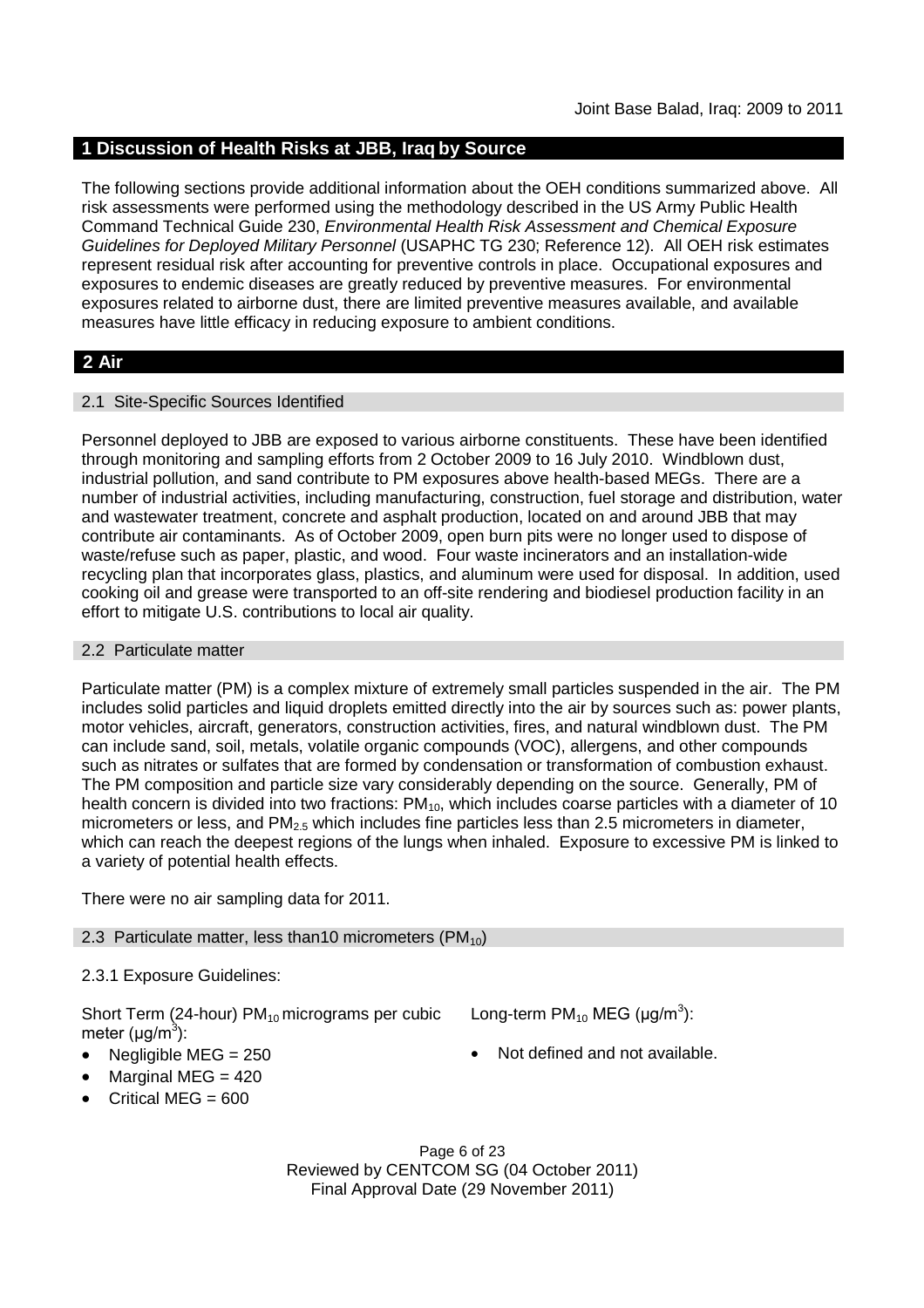### 2.3.2 Sample data/Notes:

A total of 50 valid PM $_{10}$  air samples were collected from 3 March 2010 to 6 May 2010. The range of 24hour PM<sub>10</sub> concentrations was 59 μg/m<sup>3</sup> – 980 μg/m<sup>3</sup> with an average concentration of 179 μg/m<sup>3</sup>.

### 2.3.3 Short-term health risks:

**Moderate:** The short-term PM<sub>10</sub> health risk assessment was moderate based on peak PM<sub>10</sub> sample concentrations, and the likelihood of exposure at these hazard severity levels. The average  $PM_{10}$ concentration was below the short-term PM<sub>10</sub> negligible MEG and is not considered a health hazard. A moderate short-term health risk assessment estimate for peak  $PM_{10}$  exposure concentrations at JBB suggested possible degraded mission capabilities if hazards occurred during the mission (Reference 12, Table 3-2). Daily average health risk levels for  $PM_{10}$  show no hazard for 90%, low health risk for 5%, and high health risk for 5% of the time. Confidence in the short-term  $PM_{10}$  health risk assessment is medium (Reference 12, Table 3-6).

The hazard severity was negligible for average  $PM_{10}$  sample concentrations. The results indicate that a few personnel may experience notable mild eye, nose, or throat irritation; most personnel may experience only mild effects. Pre-existing health conditions (e.g., asthma, or cardiopulmonary diseases) may be exacerbated.

The hazard severity was critical for the highest observed  $PM_{10}$  sample concentrations. During peak exposures at the critical hazard severity level, most, if not all, personnel may have experienced very notable eye, nose and throat irritation respiratory effects. Some personnel may not be able to perform assigned duties. Some lost-duty days may be expected. Those with a history of asthma or cardiopulmonary disease may experience more severe symptoms.

### 2.3.4 Long-term health risk:

**Not Evaluated-no available health guidelines**. The U. S. Environmental Protection Agency (EPA) has retracted its long-term standard National Ambient Air Quality Standards (NAAQS) for PM<sub>10</sub> due to an inability to clearly link chronic health effects with chronic  $PM_{10}$  exposure levels.

### 2.4 Particulate Matter, less than 2.5 micrometers (PM $_{2.5}$ )

2.4.1 Exposure Guidelines:

Short Term (24-hour) PM $_{2.5}$  (µg/m $^3$ 

- 
- 
- Critical MEG  $= 500$

### 2.4.2 Sample data/Notes:

A total of 93 valid PM2.5 air samples were collected from 2 October 2009 to 16 July 2010. The range of 24-hour PM<sub>2.5</sub> concentrations was 27 μg/m<sup>3</sup> – 414 μg/m<sup>3</sup> with an average concentration of 64 μg/m<sup>3</sup>.

### 2.4.3 Short-term health risks:

**Low:** The short-term  $PM_{2.5}$  health risk assessment is low based on average and peak  $PM_{2.5}$  sample concentrations, and the likelihood of exposure at these hazard severity levels. A low short-term health risk assessment estimate for typical and peak  $PM<sub>2.5</sub>$  exposure concentrations at JBB suggested the expected losses have little or no impact on accomplishing the mission. (Reference 12, Table 3-2). Daily average health risk levels for  $PM<sub>2.5</sub>$  show no hazard for 65%, low health risk for 32%, and

> Page 7 of 23 Reviewed by CENTCOM SG (04 October 2011) Final Approval Date (29 November 2011)

- ): Long-term (1year)  $PM_{2.5}$ MEGs (µg/m<sup>3</sup>):
- Negligible MEG = 65 Negligible MEG = 15
- Marginal MEG =  $250$   $\bullet$  Marginal MEG =  $65$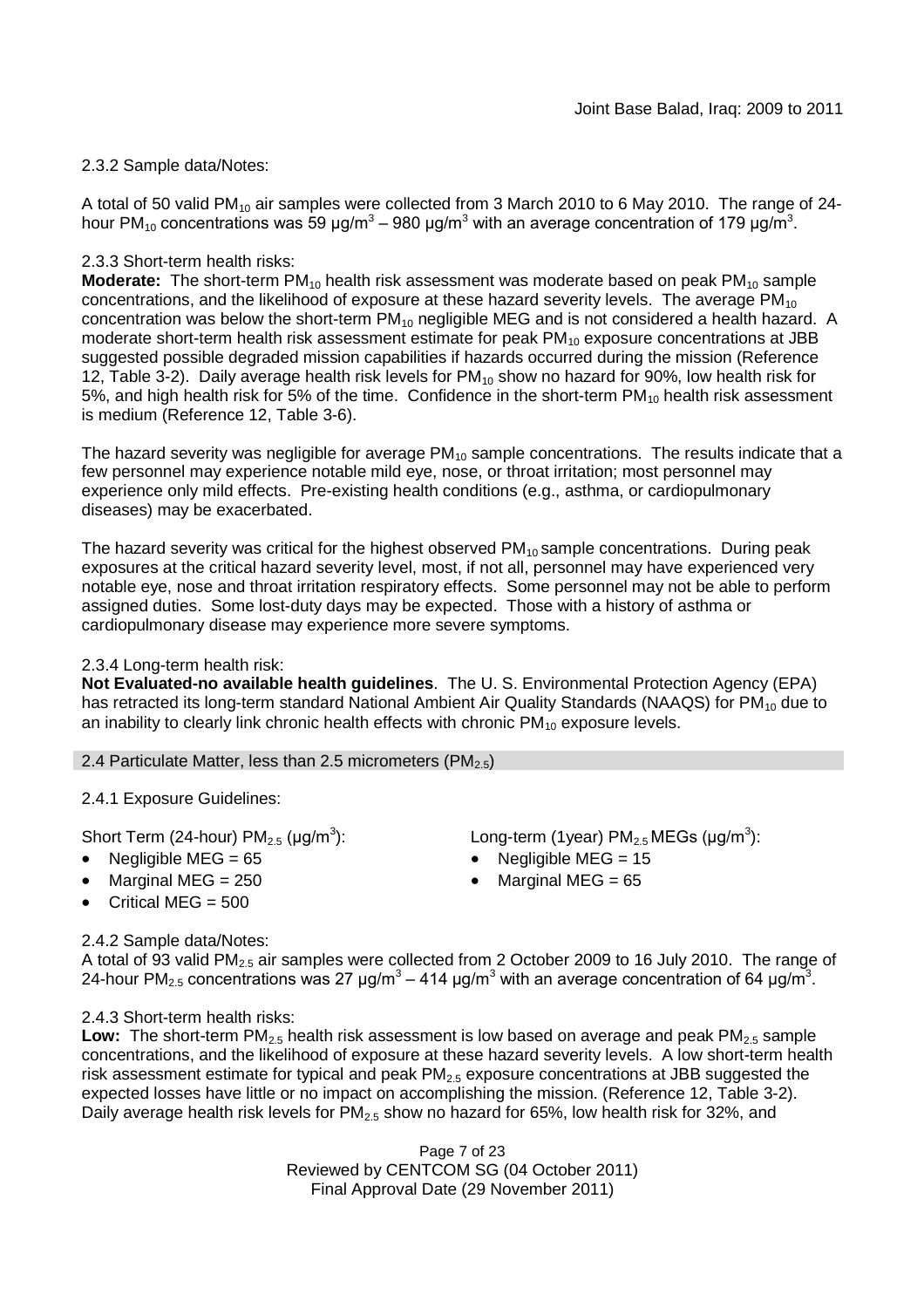moderate health risk for 3% of the time. Confidence in the short-term  $PM<sub>2.5</sub>$  health risk assessment was medium (Reference 12, Table 3-6).

The hazard severity was negligible for average  $PM_{2.5}$  sample concentrations. The results indicate that a few personnel may experience notable mild eye, nose, or throat irritation; most personnel will experience only mild effects. Pre-existing health conditions (e.g., asthma, or cardiopulmonary diseases) may be exacerbated.

The hazard severity was marginal for the highest observed  $PM_{2.5}$  sample concentrations. During peak exposures at the marginal hazard severity level, a majority of personnel may have experienced notable eye, nose and throat irritation respiratory effects. Some personnel may not have been were not able to perform assigned duties. Some lost-duty days may be expected. Those with a history of asthma or cardiopulmonary disease may have experienced more severe symptoms.

### 2.4.4 Long-term health risks:

The long-term health risk assessment is low based on average PM<sub>2.5</sub> PEPC (64  $\mu$ g/m<sup>3</sup>) that exceeded the long-term PM<sub>2.5</sub> negligible hazard severity (15 µg/m<sup>3</sup>). With repeated PM<sub>2.5</sub> exposures above 15  $\mu$ g/m<sup>3</sup> it is considered possible that a small percentage of personnel may have increased risk for developing chronic conditions, such as reduced lung function or exacerbated chronic bronchitis, chronic obstructive pulmonary disease (COPD), asthma, atherosclerosis, or other cardiopulmonary diseases. Personnel with a history of asthma or cardiopulmonary disease are considered to be at particular risk. Confidence in long-term  $PM_{2.5}$  risk assessment is medium (Reference 12, Table 3-6).

### 2.5 Airborne Metals from  $PM_{10}$

### 2.5.1 Sample data/Notes:

A total of 50 valid PM<sup>10</sup> airborne metal samples were collected from 3 March 2010 to 6 May 2010.

### 2.5.2 Short and long-term health risks:

None identified based on the available sampling data. However, the data quantity was insufficient to characterize the potential health risk of airborne metal exposure to U.S. personnel.

### 2.6 Volatile Organic Compounds (VOCs)

2.6.1 Sample data/Notes:

The health risk assessment was based on average and peak concentration of 53 valid VOCs air samples collected between 23 March 2010 to 6 May 2010. There were no VOCs sampling data for 2009 and 2011.

### *2.5.2 Short-term health risks:*

**Low:** Methylene chloride typical PEPC was below the 14 day short-term negligible MEG of 1428  $\mu$ g/m<sup>3</sup>, but was exceeded by a single peak PEPC of 1900  $\mu$ g/m<sup>3</sup>. The short-term risk assessment for peak methylene chloride PEPC was low. Exposure to methylene chloride was expected to have little or no impact on mission readiness. No specific medical action required. Confidence in the risk assessment was low.

### *2.5.3 Long-term health risks:*

Low: Acrolein average PEPC (2.3 µg/m<sup>3</sup>) exceeded its long-term 1 year negligible MEG of 0.14 µg/m<sup>3</sup>. The long-term health risk assessment was low. Exposure to acrolein was expected to have little or no impact on mission readiness. No specific medical action required. Confidence in long-term  $PM<sub>2.5</sub>$  risk assessment was low (Reference 12, Table 3-6).

> Page 8 of 23 Reviewed by CENTCOM SG (04 October 2011) Final Approval Date (29 November 2011)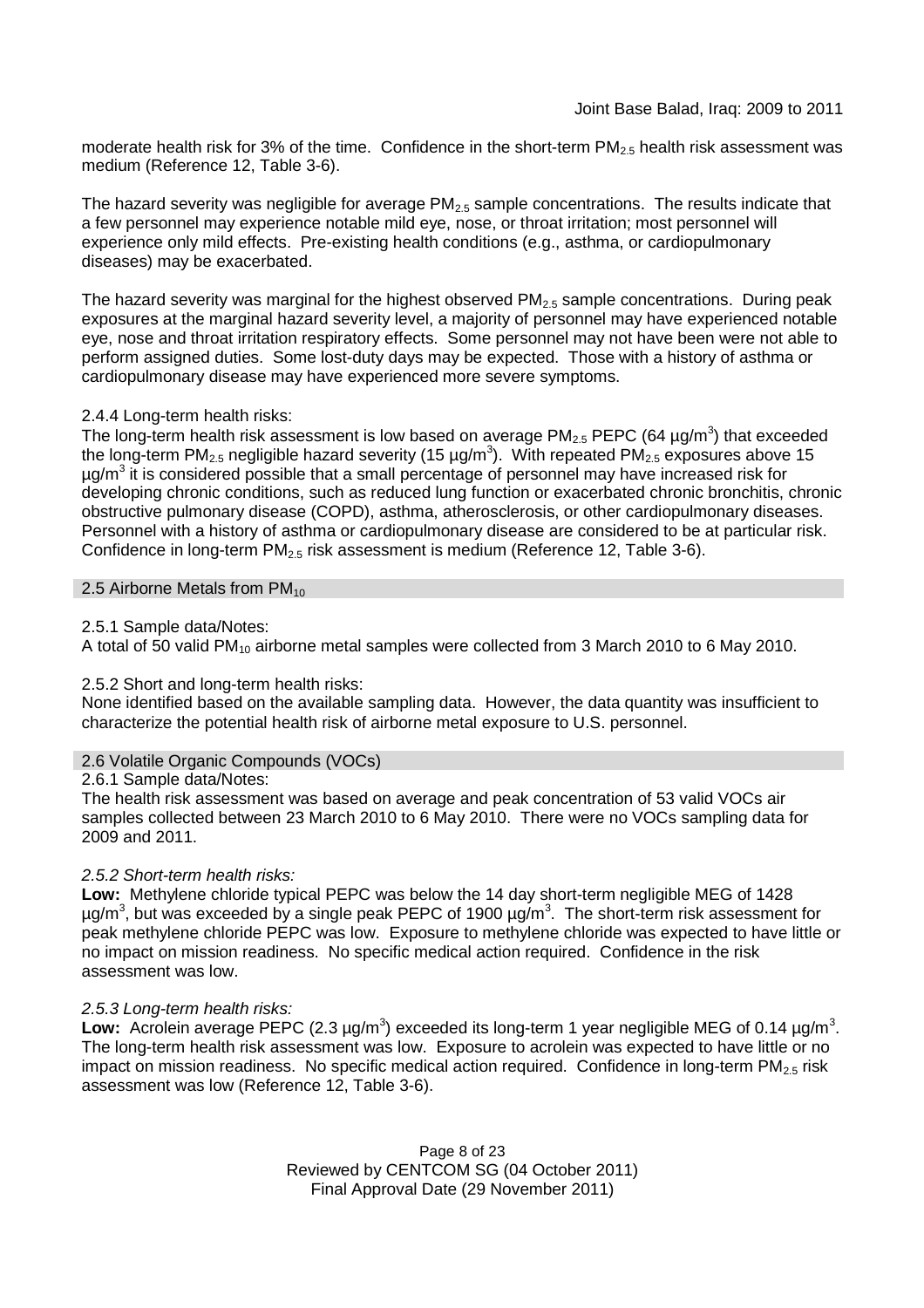# **3 Soil**

### 3.1 Site-Specific Sources Identified

No samples were collected at JBB for soil. Short- and long-term health risks could not be evaluated.

### **4 Water**

In order to assess the health risk to U.S. personnel from exposure to water in theater, the Army Institute of Public Health (AIPH) identified the most probable exposure pathways. These were based on the administrative information provided on the field data sheets submitted with the samples taken over the time period being evaluated. Based on the information provided from the field, all samples for untreated water samples were associated with source water for treatment and no exposure pathways were associated with those samples. Therefore, untreated samples were not assessed as potential health hazards. It was assumed that 100% of all U.S. personnel at JBB were directly exposed to Reverse Osmosis Water Purification Unit (ROWPU) treated or disinfected fresh bulk water, since this classification of water is primarily used for personal hygiene, showering, cooking, and for use at vehicle wash racks. Field data sheets indicate that bottled water is the only source of drinking water. However, no bottled water sample data were available for this assessment.

### 4.2 Non-Drinking Water: ROWPU

### 4.2.1 Site-Specific Sources Identified

Potable water used for purposes other than drinking was produced by the Air Force Contract Augmentation Program (AFCAP) using ROWPUs to filter and disinfect source water taken from an irrigation canal fed by the Tigris River. Military ROWPUs are present but are only used for emergency backup. Raw-water testing (pre-ROWPU treatment) was performed for new water sources. Groundwater wells located throughout JBB have been certified by preventive medicine personnel and are authorized for use in conjunction with a ROWPU for water production, but they are only for backup if the water levels in the irrigation canal drop. Treated water was distributed to the dining facilities for cooking and hand washing. Additionally, treated water produced by ROWPU was used to fill all the water tanks on the installation for showers, toilets, personal hygiene, dust abatement, street cleaning, and washing of aircraft.

### 4.2.2 Sample data/Notes:

Thirteen samples taken in 2009 represented non-drinking water exposures. To assess the potential for adverse health effects to troops the following assumptions were made about dose and duration: All U.S. personnel at this location were expected to remain at this site for approximately 1 year. A conservative (protective) assumption is that personnel routinely consumed less than 5 L/day of nondrinking water for up to 365 days (1-year). It is further assumed that control measures and/or personal protective equipment were not used. There were no water sampling data for 2010-2011.

### 4.2.3 Short-term health risks:

None identified based on available sampling data**.** No parameters exceeded 2.5 times the 14-day, 5 L/d Negligible MEGs. However, the data quantity was insufficient to characterize the potential shortterm health risk from non-drinking water exposure to U.S. personnel.

### 4.2.4 Long-term health risks:

The data quantity was insufficient to characterize the potential long-term health risk from non-drinking water exposure to U.S. personnel.

> Page 9 of 23 Reviewed by CENTCOM SG (04 October 2011) Final Approval Date (29 November 2011)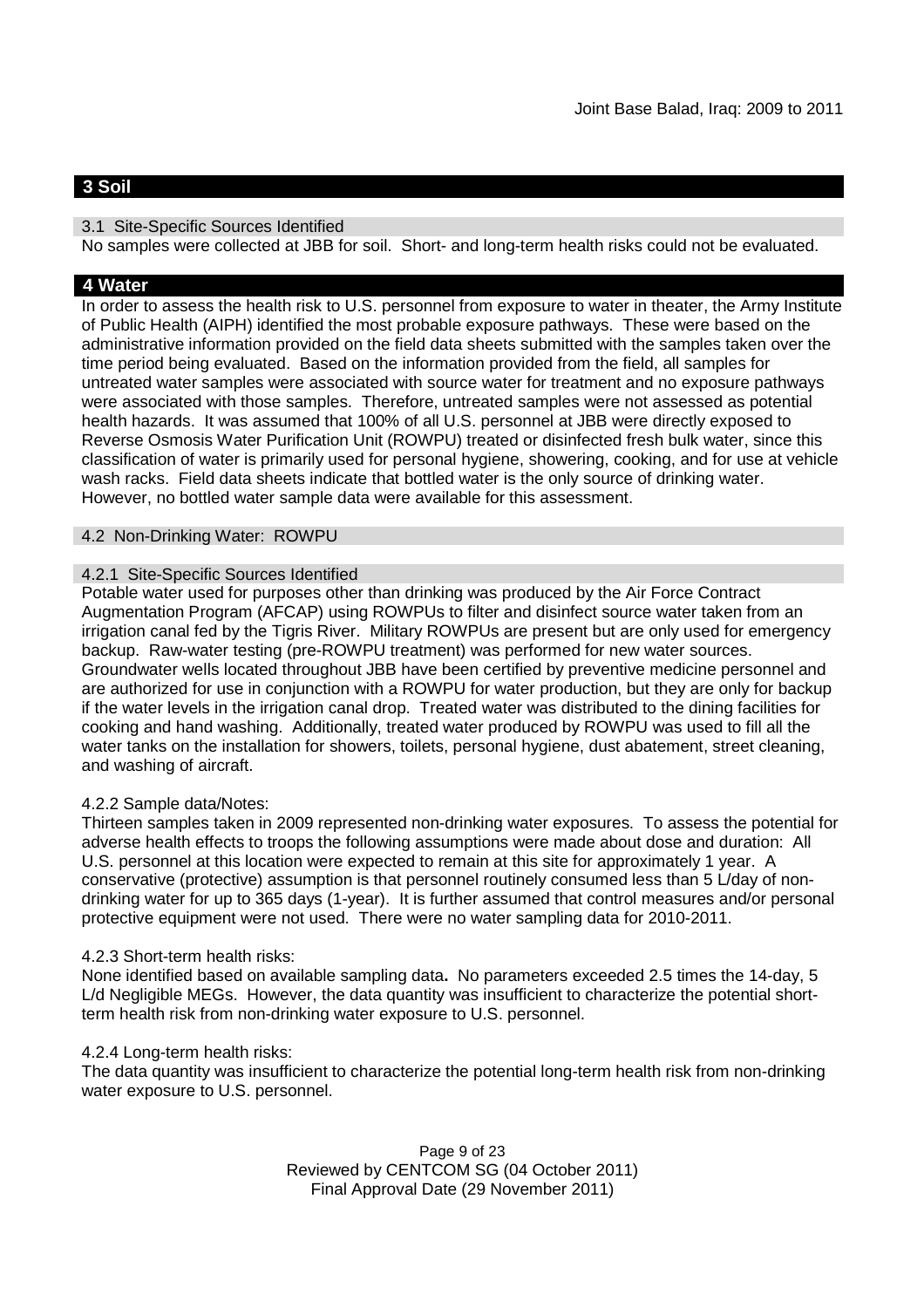### **5 Military Unique**

#### 5.1 Chemical Biological, Radiological Nuclear (CBRN) Weapons

No specific hazard sources were documented in the Defense Occupational and Environmental Health Readiness System (DOEHRS), or the Military Environmental Surveillance Library (MESL) from the 01 October 2009 through 01 April 2011 timeframe.

#### 5.2 Depleted Uranium (DU)

No specific hazard sources were documented in DOEHRS or MESL data portal from 01 October 2009 through 01 April 2011.

#### 5.3 Ionizing Radiation

Medical personnel used four Phillips C-arms units and one mini C-arm unit. Personnel had appropriate lead aprons available and were As Low As Reasonably Achievable (ALARA) trained, receive guidance and training from Radiology. Other radiation sources may have been present at JBB; however no data were available for this risk assessment.

#### 5.4 Non-Ionizing Radiation

Medical personnel may have been exposed to hazards associated with lasers used in some surgical procedures. The operating room had a Holman Class 4 surgical laser used for surgery. Workers had appropriate laser eye protection available.

Many radio frequency radiating (RFR) sources were operated/maintained at the JBB, such as radars, vehicular radios, back pack radios, ground emplaced radios, avionics radios, wireless LAN, Satellite Communications Systems, Counter Remote Control Improvised Explosive Device Electronic Warfare Systems, and Cellular and Mobile Phones. Typically, RFR system operators and maintenance personnel were the only individuals potentially at risk from exposure to RFR that exceeds the standards. This risk was minimal if safety procedures documented in the system technical manuals were observed. The safety controls for these sources are typically addressed in the technical manuals specific to the particular system. Operator and maintenance personnel should have been aware of safety precautions associated with their RFR sources. Observance of the safety precautions precluded personnel from exposure to RFR that exceeded the Department of the Army and DoD standards.

*Short-term and long-term health risks:* Low, with a medium confidence level.

### **6 Endemic Disease**

This document lists the endemic diseases reported in the region, its specific health risks and severity and general health information about the diseases. In addition, site-specific information from the MESL database was used. The modification 11 to the CENTCOM deployment health surveillance and force health protection regulation (Reference 11) lists deployment requirements, to include immunization and chemoprophylaxis, in effect during the period covered by this POEMS.

### 6.1 Foodborne and Waterborne Diseases

Food borne and waterborne diseases in the area are transmitted through the consumption of local food and water. Local unapproved food and water sources (including ice) are heavily contaminated with pathogenic bacteria, parasites, and viruses to which most U.S. Service Members have little or no natural immunity. Effective host nation disease surveillance does not exist within the country. Only a small fraction of diseases are identified or reported in host nation personnel. Diarrheal diseases are expected to temporarily incapacitate a very high percentage of U.S. personnel within days if local food, water, or ice is consumed. Hepatitis A and typhoid fever infections typically cause prolonged illness in

> Page 10 of 23 Reviewed by CENTCOM SG (04 October 2011) Final Approval Date (29 November 2011)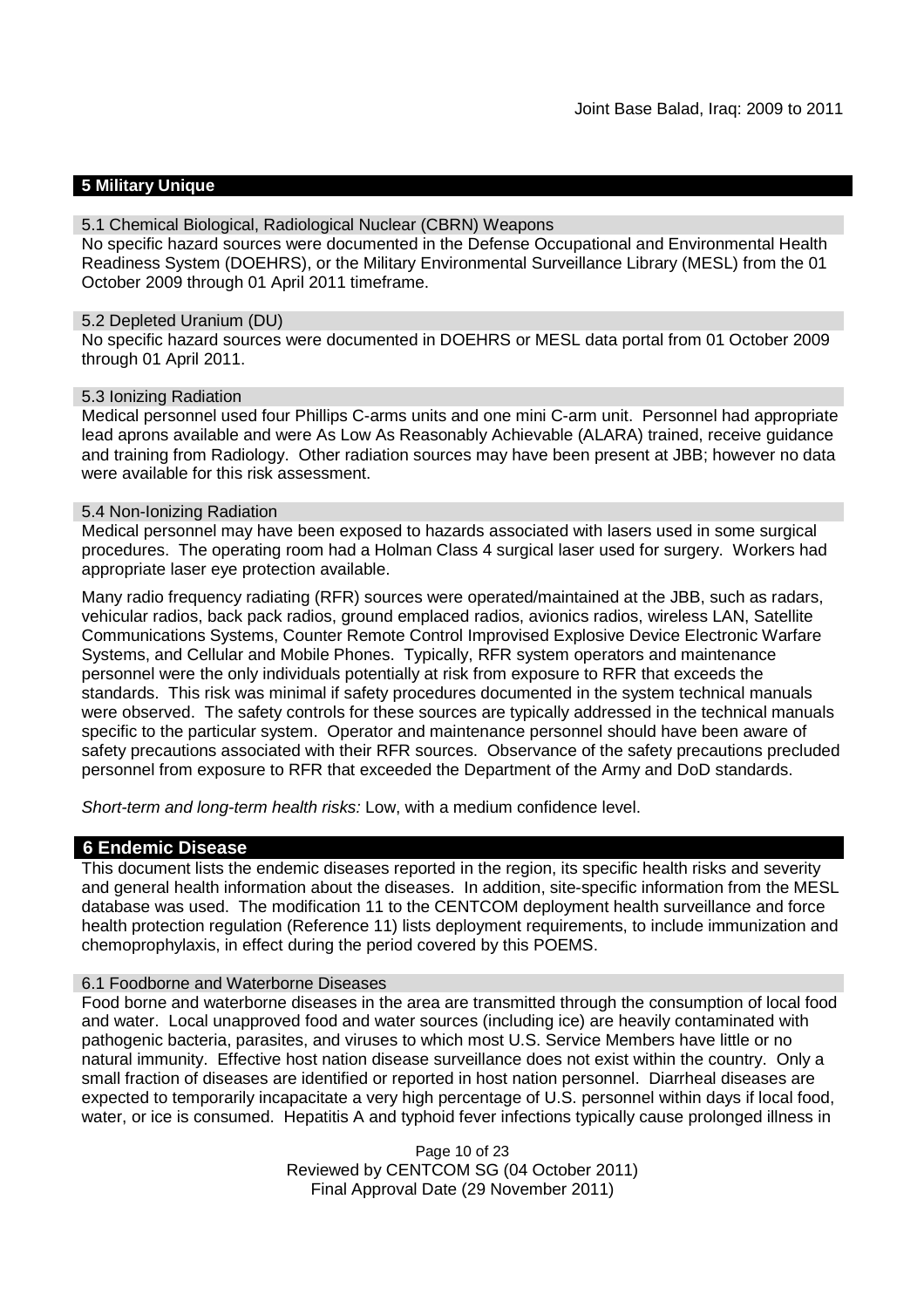a smaller percentage of unvaccinated personnel. Vaccinations are required for DOD personnel and contractors. In addition, although not specifically assessed in this document, significant outbreaks of viral gastroenteritis (e.g., norovirus) and food poisoning (e.g., *Bacillus cereus*, *Clostridium perfringens*, *Staphylococcus*) may occur.

### *6.1.1 Diarrheal diseases (bacteriological)*

**High, unmitigated; Low, mitigated**: Unmitigated health risk to U.S. personnel was high year round. Mitigation strategies in place include consumption of approved food, water, and ice; handwashing; and applied food/water safety mechanisms. Diarrheal diseases (bacteriological) could be expected to temporarily incapacitate a very high percentage of personnel (potentially over 50 percent per month) within days if local food, water, or ice was consumed. Field conditions (including lack of hand washing and primitive sanitation) may facilitate person-to-person spread and epidemics. Typically, these result in mild disease treated in outpatient setting; recovery and return to duty in less than 72 hours with appropriate therapy. A small proportion of infections may require greater than 72 hours limited duty, or hospitalization.

### *6.1.2 Hepatitis A*

**High, unmitigated; Low, mitigated:** Unmitigated health risk to U.S. personnel was high year round. Mitigation strategies in place include immunization, consumption of approved food, water, and ice; handwashing; and applied food/water safety mechanisms. U.S. Personnel did not drink untreated water, and vaccination for Hepatitis A is required for deployment into the CENTCOM Area of Responsibility (AOR). Hepatitis A typically occurs after consumption of fecally contaminated food or water or through direct fecal-oral transmission under conditions of poor hygiene and sanitation. Field conditions (including primitive sanitation, lack of hand washing) may facilitate outbreaks driven by person-to-person spread. A typical case involves 1 to 3 weeks of debilitating symptoms, sometimes initially requiring inpatient care; recovery and return to duty may require a month or more.

### *6.1.3 Typhoid/paratyphoid fever*

**High, unmitigated; Low, mitigated:** Unmitigated health risk to U.S. personnel was high year round. Mitigation was in place to reduce the risk to low. U.S. Personnel did not drink untreated water, and vaccination with typhoid fever vaccination is required for deployment into the CENTCOM AOR. Risk was typically highest following spring floods. Typhoid and paratyphoid fever are acquired through the consumption of fecally contaminated food or water. The two diseases are clinically similar, and in areas where they are endemic, typhoid typically accounts for 90 percent of cases. Asymptomatic carriers are common with typhoid and contribute to sustained transmission. In countries with a mixture of primitive and modern sanitation and hygiene, outbreaks of typhoid fever can occur and may involve all age groups. A small number of cases (less than 1% per month attack rate) could occur among unvaccinated personnel consuming local food, water, or ice. With appropriate treatment, typhoid and paratyphoid fever are debilitating febrile illnesses typically requiring 1 to 7 days of supportive care, followed by return to duty.

### *6.1.4 Diarrhea-protozoal*

**Moderate, unmitigated; Low, mitigated:** Unmitigated health risk to U.S. personnel was moderate year round. Risk was typically highest following spring floods. Mitigation strategies in place include consumption of approved food, water, and ice; handwashing; and applied food/water safety mechanisms. In general, *Cryptosporidium* spp., *Entamoeba histolytica*, and *Giardia lamblia* were the most common protozoal causes of diarrhea wherever sanitary conditions were significantly below U.S. standards. A small number of cases (less than 1% per month attack rate) could occur among personnel consuming local food, water, or ice. Outbreaks affecting a higher percentage of personnel were possible with *Cryptosporidium*. Symptomatic cases may vary in severity; typically mild disease demonstrating recovery and return to duty in less than 72 hours with appropriate therapy; severe cases may require 1 to 7 days of supportive care, followed by return to duty.

> Page 11 of 23 Reviewed by CENTCOM SG (04 October 2011) Final Approval Date (29 November 2011)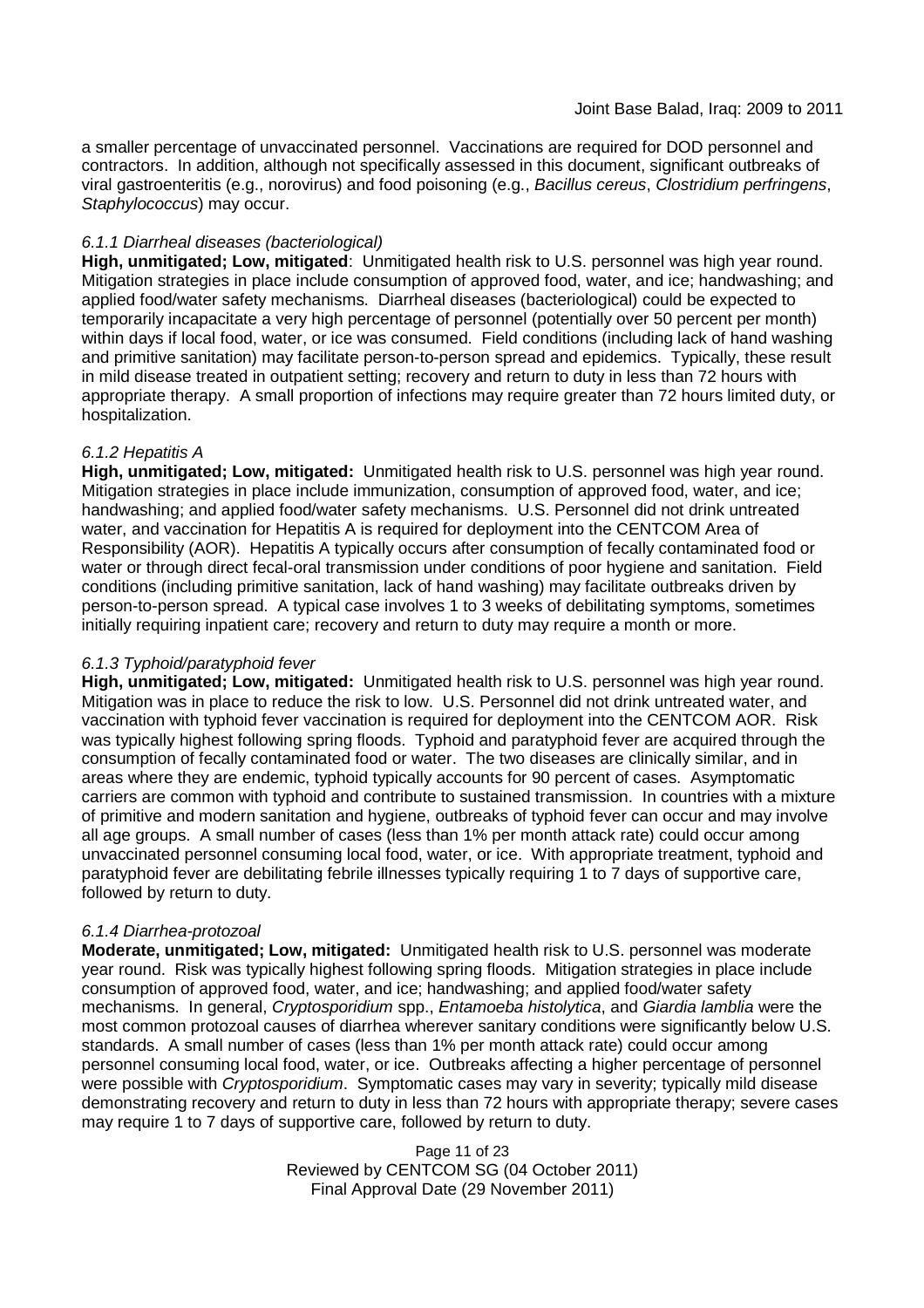### *6.1.5 Brucellosis*

**Moderate, unmitigated; Low, mitigated:** Unmitigated health risk to U.S. personnel was moderate year round. Mitigation strategies in place include consumption of approved food, water and ice; handwashing; universal blood/fluid-borne pathogen protection when working with animals; and applied food/water safety mechanisms. Brucellosis is a common disease in cattle, sheep, goats, swine, and some wildlife species in most developing countries. Humans contract brucellosis through consumption of contaminated dairy products (or foods made with such products) or by occupational exposures to infected animals. The health risk from direct animal contact was likely to be highest in rural areas where livestock were present. The health risk from contaminated dairy products exists countrywide, including urban areas. Rare cases (less than 0.1% per month attack rate) could occur among personnel consuming local dairy products or having direct contact with livestock. With appropriate treatment, brucellosis is a febrile illness of variable severity, potentially requiring inpatient care; convalescence is usually over 7 days even with appropriate treatment.

### *6.1.6 Diarrhea - cholera*

**Moderate, unmitigated; Low, mitigated:** Unmitigated health risk to U.S. personnel was moderate year round. Mitigation was in place to reduce the risks to low. Mitigation strategies in place include consumption of approved food, water, and ice; handwashing; and applied food/water safety mechanisms. Development of symptomatic cholera requires exposure to large inoculums and typically is associated with ingestion of heavily contaminated food or water. Person-to-person spread of cholera occurs very infrequently, if at all. The majority of infections (75 percent or more, depending on biotype) among healthy adults are very mild or asymptomatic. Only a small percentage of infections are severe. Because cholera frequently causes serious public health impact, cholera cases are more likely to be reported under the International Health Regulations than other types of diarrhea. Rare cases (less than 0.1% per month attack rate) could occur among personnel consuming local food, water, or ice. Most symptomatic cases are mild, with recovery and return to duty in less than 72 hours on appropriate outpatient treatment; severe cases may require 1-7 days of supportive or inpatient care, followed by return to duty.

### *6.1.7 Hepatitis E*

**Low:** Unmitigated health risk to U.S. personnel was low year round. Mitigation strategies in place include consumption of approved food, water, and ice; handwashing; and applied food/water safety mechanisms. Risk was typically highest following spring floods. Hepatitis E occurs in four major genotypes. Genotypes 1 and 2, found primarily in Africa and Asia, cause large numbers of sporadic cases, as well as large outbreaks. Fecal contamination of drinking water is the most common source of exposure for these genotypes. Large outbreaks are usually associated with particularly severe breakdowns in baseline sanitation, as often occurs during heavy rainfall which increases mixing of sewage and drinking water sources. Secondary household cases from person-to-person transmission are uncommon. Unlike hepatitis A, where local populations living in poor sanitary conditions were usually highly immune from childhood exposures, immunity levels for hepatitis E were often much lower, even in areas of extremely poor sanitation. Typically, outbreaks of hepatitis E occur primarily among adults. Although data are insufficient to assess potential disease rates, we cannot rule out rates approaching 1 percent per month among personnel consuming local food, water, or ice. Rates may exceed 1 percent per month for personnel heavily exposed during outbreaks in the local population. Typical case involves 1 to 3 weeks of debilitating symptoms, sometimes initially requiring inpatient care; recovery and return to duty may require a month or more.

### *6.1.8 Short-term Health Risks:*

**High to Low, unmitigated; Low to None, mitigated:** The overall short-term unmitigated health risk associated with other foodborne and waterborne diseases at JBB was considered high (for bacterial diarrhea, hepatitis A, typhoid fever), moderate (for diarrhea-protozoal, diarrhea-cholera, brucellosis),

> Page 12 of 23 Reviewed by CENTCOM SG (04 October 2011) Final Approval Date (29 November 2011)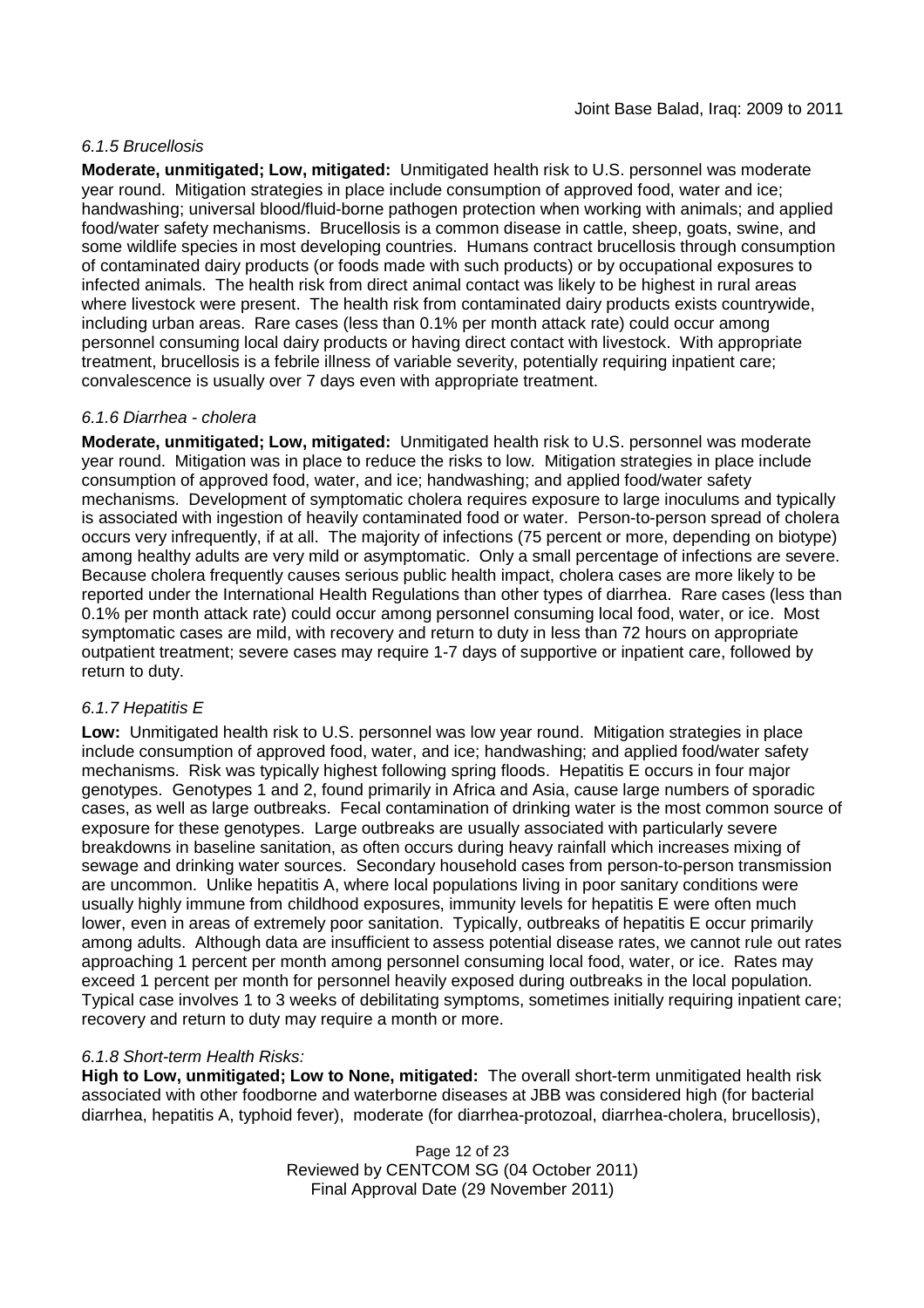and low (Hepatitis E) if local food or water was consumed. Preventive Medicine measures such as vaccinations, consumption of approved food, water, and ice; and handwashing reduced the health risk to low to none. Confidence in the risk estimate was medium.

### *6.1.9 Long-term health risks:*

**None identified based on available data.** Confidence in the risk estimate was medium.

### 6.2 Arthropod Vector-Borne Diseases

During warmer months (typically from April through November), ecological conditions support populations of arthropod vectors, including mosquitoes, ticks, and sandflies, with variable rates of disease transmission. A variety of vector-borne diseases occur at low or unknown levels; as a group, these diseases may constitute a significant risk in the absence of mitigation measures. Personnel exposed to mosquitoes, ticks, sandflies, or other biting vectors were at risk during day or night.

### *6.2.1 Malaria*

**None**: Indigenous transmission of malaria in Iraq was eliminated as of 2008 reducing risk among personnel exposed to mosquito bites to None.

### *6.2.2 Leishmaniasis-cutaneous*

**Moderate, unmitigated; Low, mitigated:** Unmitigated health risk to U.S. personnel was moderate with seasonal transmission (April-November). Leishmaniasis-cutaneous (acute form) is transmitted by sandflies. A small number of cases (less than 1% per month attack rate) could occur among personnel exposed to sandfly bites in areas with infected people, rodents, dogs, or other reservoir animals. In groups of personnel exposed to heavily infected sandflies in focal areas, attack rates can be very high (over 50%). Mitigation strategies in place include Individual Protective Measures (IPM) practices, permethrin treated uniforms, pesticides, reduction of pest/breeding habitats, and engineering controls. Cutaneous infection is unlikely to be debilitating, though lesions can be disfiguring.

### *6.2.3 Leishmaniasis – visceral*

**Moderate, unmitigated; Low, mitigated:** Unmitigated health risk to U.S. personnel was moderate with seasonal transmission (April-November). Leishmaniasis-visceral is transmitted by sandflies. Rare cases are possible among personnel exposed to sandfly bites in areas with infected humans, dogs, or other reservoir animals. Asymptomatic chronic infections may occur and may become symptomatic years later. When symptomatic, visceral leishmaniasis causes a severe febrile illness, which typically requires hospitalization with convalescence over 7 days. Mitigation strategies in place include IPM practices, permethrin treated uniforms, pesticides, reduction of pest/breeding habitats, and engineering controls.

### *6.2.4 Crimean-Congo hemorrhagic fever*

**Moderate, unmitigated; Low, mitigated:** Unmitigated health risk to U.S. personnel was moderate year round. Crimean-Congo hemorrhagic fever (CCHF) infections can occur as sporadic cases or clusters of cases, and are associated with tick bites or occupational contact with blood or secretions from infected animals. Outbreaks of CCHF occur infrequently. It is a very severe illness typically requiring intensive care with fatality rates from 5% to 50%. Mitigation strategies in place include IPM practices, permethrin treated uniforms, pesticides, reduction of pest/breeding habitats, and engineering controls.

### *6.2.5 Sandfly fever*

**Moderate, unmitigated; Low, mitigated:** Unmitigated health risk to U.S. personnel was moderate with seasonal transmission (May-June and September-October). The disease is transmitted by sandflies, which typically bite at night and breed in dark places rich in organic matter, particularly in rodent or other animal burrows. Rare cases are possible. Abandoned dwellings, sometimes used by

> Page 13 of 23 Reviewed by CENTCOM SG (04 October 2011) Final Approval Date (29 November 2011)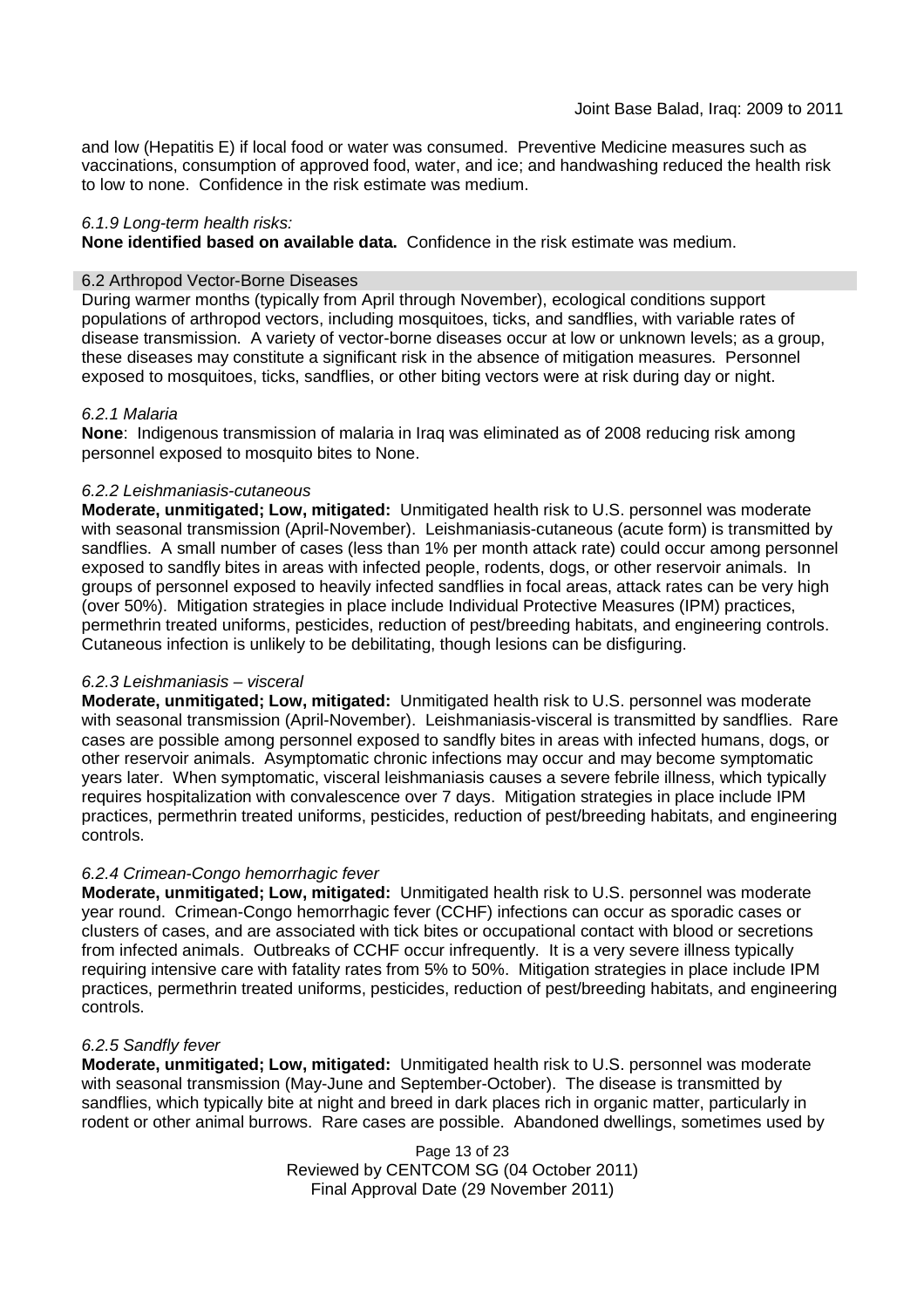troops as temporary quarters, also can harbor significant numbers of sandflies. Although data are insufficient to assess potential disease rates, 1 to 10 percent of personnel could be affected per month under worst-case conditions with no mitigation measures in place. In small groups exposed to heavily infected sandfly populations in focal areas, attack rates can be very high (over 50 percent). Incidents can result in debilitating febrile illness typically requiring 1 to 7 days of supportive care followed by return to duty. Mitigation measures in place include IPM practices and permethrin treated uniforms. Mitigation strategies include proper wear of treated uniforms, application of repellent to exposed skin, and use of bed nets (when applicable). Additional measures used include the use of pesticides, reduction of pest/breeding habitats, and engineering controls.

### *6.2.6 Sindbis (and Sindbis-like viruses)*

**Low**: Unmitigated health risk to U.S. personnel was low with seasonal transmission (April-November). Sindbis and sindbis-like viruses are maintained in a bird-mosquito cycle in rural areas and occasionally caused limited outbreaks among humans. The viruses are transmitted by a variety of *Culex* mosquito species found primarily in rural areas. A variety of bird species may serve as reservoir or amplifying hosts. Extremely rare cases (less than 0.01% per month attack rate) could have occurred seasonally (April - November). Debilitating febrile illness often accompanied by rash, typically requires 1 to 7 days of supportive care; significant arthralgias may persist for several weeks or more in some cases. Mitigation measures in place include IPM practices and permethrin treated uniforms. Mitigation strategies include proper wear of treated uniforms, application of repellent to exposed skin, and use of bed nets (when applicable). Additional measures used include the use of pesticides, reduction of pest/breeding habitats, and engineering controls.

### 6.2.7 *Rickettsioses, tickborne (spotted fever group)*

**Low**: Unmitigated health risk to U.S. personnel was low with seasonal transmission (April-November). Rare cases (less than 0.1% per month) of rickettsioses disease are possible among personnel exposed to tick bites. Rickettsioses are transmitted by multiple species of hard ticks, including *Rhipicephalus* spp., which are associated with dogs. Other species of ticks, including *Ixodes* are also capable of transmitting rickettsial pathogens in this group. In addition to dogs, various rodents and other animals also may serve as reservoirs. Ticks are most prevalent from April through November. Incidents can result in debilitating febrile illness, which may require 1 to 7 days of supportive care followed by return to duty. Mitigation measures in place include IPM practices and permethrin treated uniforms. Mitigation strategies include proper wear of treated uniforms, application of repellent to exposed skin, and use of bed nets (when applicable). Additional measures used include the use of pesticides, reduction of pest/breeding habitats, and engineering controls.

### 6.2.8 *Typhus-murine (fleaborne)*

**Low**: Unmitigated health risk to U.S. personnel was low year round. Typhus-murine is assessed as present, but at unknown levels. Rare cases are possible among personnel exposed to rodents (particularly rats) and flea bites. Incidents may result in debilitating febrile illness typically requiring 1 to 7 days of supportive care followed by return to duty. Mitigation measures in place include IPM practices and permethrin treated uniforms. Mitigation strategies include proper wear of treated uniforms, application of repellent to exposed skin, and use of bed nets (when applicable). Additional measures used include the use of pesticides, reduction of pest/breeding habitats, and engineering controls.

### *6.2.9 West Nile fever*

**Low:** Unmitigated health risk to U.S. personnel was low with seasonal transmission (April-November). West Nile fever was present and maintained by the bird population and mosquitoes that help to transfer the diseases from birds to humans. The majority of infections in young, healthy adults are asymptomatic although it can result in fever, headache, tiredness, and body aches, occasionally with a

> Page 14 of 23 Reviewed by CENTCOM SG (04 October 2011) Final Approval Date (29 November 2011)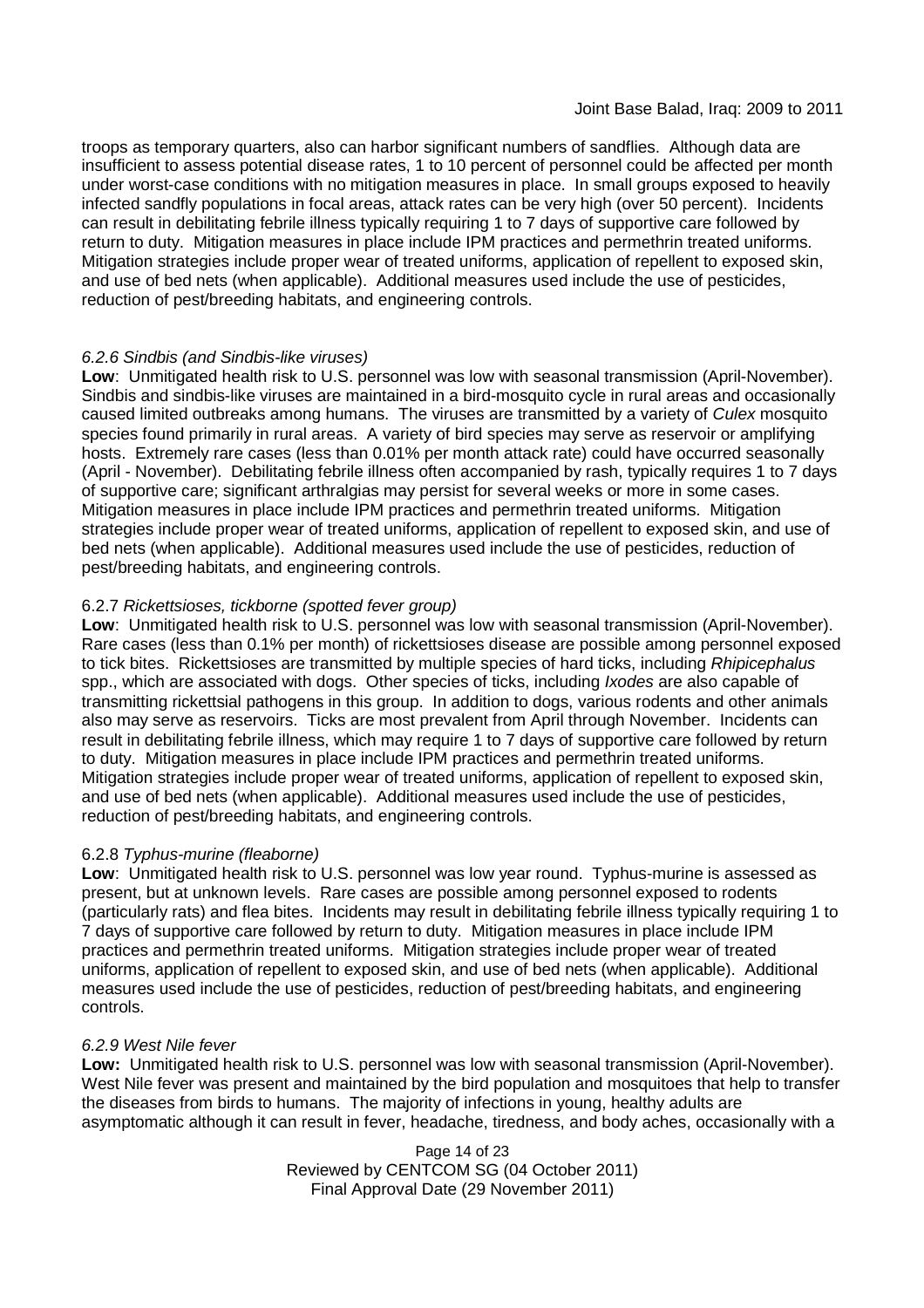skin rash (on the trunk of the body) and swollen lymph glands. West Nile fever is a febrile illness typically requiring 1-7 days of inpatient care followed by return to duty; convalescence may be prolonged. Mitigation strategies in place include IPM practices, permethrin treated uniforms, pesticides, reduction of pest/breeding habitats, and engineering controls.

### *6.2.10 Short -term health risks:*

**Moderate to Low, unmitigated; Low to None, mitigated:** The overall short-term unmitigated health risk associated with arthropod vector-borne diseases at JBB was considered Moderate (for sandfly fever, leishmaniasis (cutaneous and visceral), and Crimean-Congo hemorrhagic fever) and Low (for rickettsioses, typhus-murine (fleaborne) West Nile fever, and sindbis). Preventive measures such as vaccinations, consumption of approved food, water, and ice; handwashing; and applied food/water safety reduced the health risk to low to none for arthropod vector-vector borne diseases. Confidence in the risk estimate was medium.

### *6.2.11 Long -term health risks:*

**Low:** The unmitigated risk is moderate for leishmaniasis-visceral (chronic). Risk is reduced to low by proper wear of the uniform and application of repellent to exposed skin. Confidence in the risk estimate is high.

### 6.3 Water Contact Diseases

Tactical operations or recreational activities that involve extensive contact with surface water such as lakes, streams, rivers, or flooded fields may result in significant exposure to leptospirosis and schistosomiasis. Arid portions of Iraq without permanent or persistent bodies of surface water do not support transmission of leptospirosis or schistosomiasis. Risk was restricted primarily to areas along rivers and lakes. These diseases can debilitate personnel for up to a week or more. Leptospirosis risk typically increases during flooding. In addition, although not specifically assessed in this document, bodies of surface water are likely to be contaminated with human and animal waste. Activities such as wading or swimming may result in exposure to enteric diseases including diarrhea and hepatitis via incidental ingestion of water. Prolonged water contact also may lead to the development of a variety of potentially debilitating skin conditions including bacterial or fungal dermatitis.

### *6.3.1 Leptospirosis*

**Moderate, unmitigated; Low, mitigated**: Unmitigated health risk to U.S. personnel was moderate with seasonal transmission (April-November). Human infections occur through exposure to water or soil contaminated by infected animals and is associated with wading, and swimming in contaminated, untreated open water. The occurrence of flooding after heavy rainfall facilitates the spread of the organism because as water saturates the environment leptospirosis present in the soil passes directly into surface waters. Leptospirosis can enter the body through cut or abraded skin, mucous membranes, and conjunctivae. Infection may also occur from ingestion of contaminated water. The acute, generalized illness associated with infection may mimic other tropical diseases (for example, dengue fever, malaria, and typhus), and common symptoms include fever, chills, myalgia, nausea, diarrhea, cough, and conjunctival suffusion. Manifestations of severe disease can include jaundice, renal failure, hemorrhage, pneumonitis, and hemodynamic collapse. Recreational activities involving extensive water contact may result in personnel being temporarily debilitated with leptospirosis. Mitigation strategies in place include avoiding water contact and recreational water activities; proper wear of uniform, especially footwear, and protective coverings for cuts/abraded skin.

### *6.3.2 Schistosomiasis*

**Moderate, unmitigated; Low, mitigated**: Unmitigated health risk to U.S. personnel was moderate with seasonal transmission (April-November). Humans are the principal reservoir for schistosomes; humans shed schistosome eggs in urine or feces. Animals such as cattle and water buffalo may also be significant reservoirs. Rare cases (less than 0.1% per month attack rate) may occur among

> Page 15 of 23 Reviewed by CENTCOM SG (04 October 2011) Final Approval Date (29 November 2011)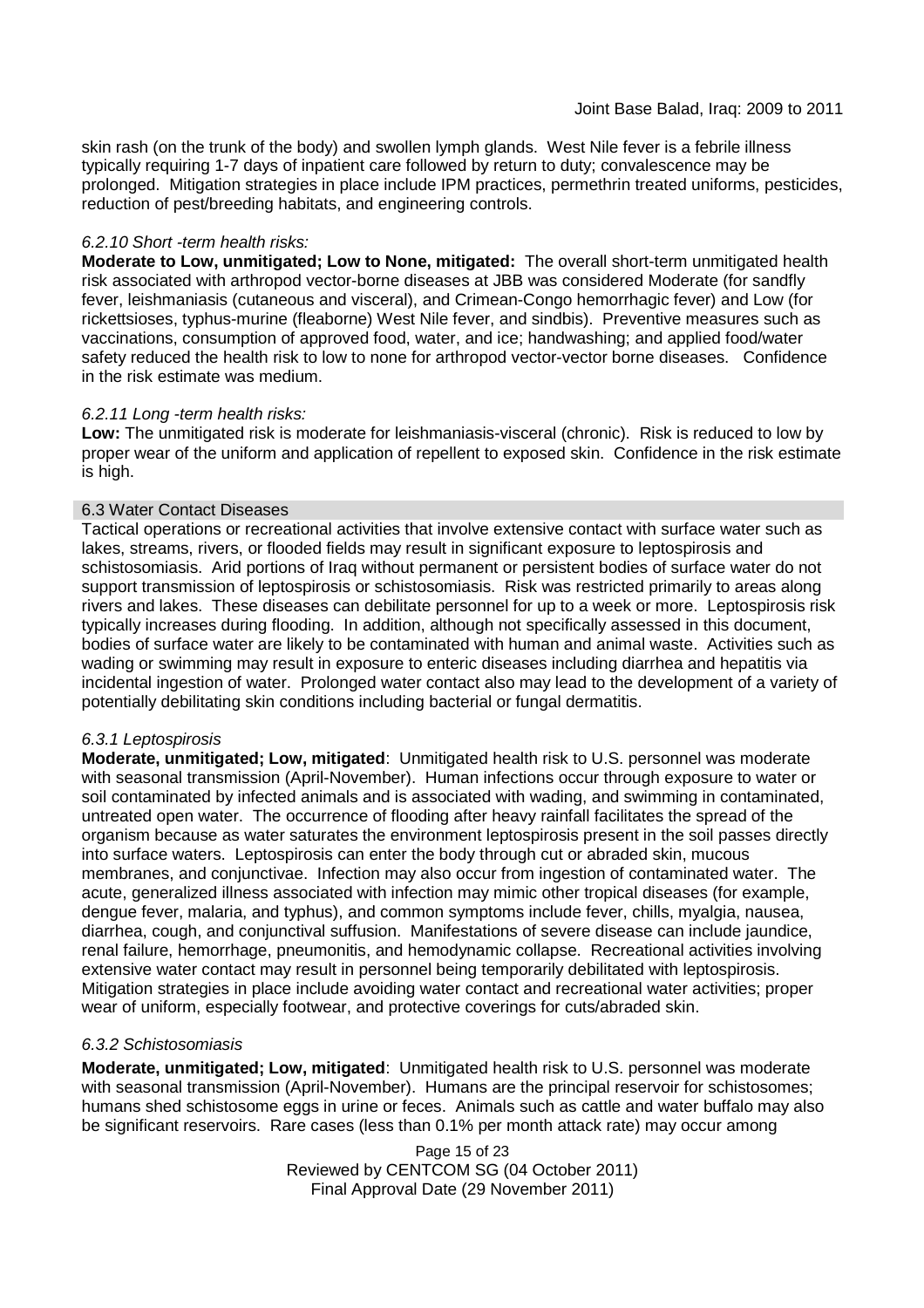personnel wading or swimming in lakes, streams, or irrigated fields which were frequently contaminated with human and animal waste containing schistosome eggs. In groups with prolonged exposure to heavily contaminated foci, attack rates may exceed 10%. Exceptionally heavy concentrations of schistosomes may occur in discrete foci, which were difficult to distinguish from less contaminated areas. In non-immune personnel exposed to such foci, rates of acute schistosomiasis may be over 50%. Mild infections are generally asymptomatic. In very heavy acute infections, a febrile illness (acute schistosomiasis) may occur, especially with *Schistosoma japonicum* and *S. mansoni*, requiring hospitalization and convalescence over 7 days. Mitigation strategies in place include avoiding water contact and recreational water activities; proper wear of uniform, especially footwear, and protective coverings for cuts/abraded skin.

### *6.3.3 Short -term health risks:*

**Moderate, unmitigated; Low to None, mitigated:** The overall short-term unmitigated health risk associated with water contact diseases at JBB was considered moderate (for leptospirosis and schistosomiasis). Preventive measures such as avoiding water contact and recreational water activities; and protective coverings for cuts/abraded skin reduced the health risk to low to none. Confidence in the risk estimate was medium.

### *6.3.4 Long -term health risks:*

None identified based on available data. Confidence in the risk estimate was medium.

### 6.4 Respiratory Diseases

Although not specifically assessed in this document, deployed U.S. forces may be exposed to a wide variety of common respiratory infections in the local population. These include influenza, pertussis, viral upper respiratory infections, viral and bacterial pneumonia, and others. The U.S. military populations living in close-quarter conditions are at risk for substantial person-to-person spread of respiratory pathogens. Influenza is of particular concern because of its ability to debilitate large numbers of unvaccinated personnel for several days.

### *6.4.1 Tuberculosis (TB)*

**Moderate, unmitigated; Low, mitigated:** Unmitigated health risk to U.S. personnel was moderate year round. Tuberculosis (TB) is usually transmitted through close and prolonged exposure to an active case of pulmonary or laryngeal TB, but can also occur with incidental contact. The risk of TB in U.S. forces varies with individual exposure. TB was evaluated as part of the Post Deployment Health Assessment (PDHA). Mitigation strategies include routine medical screenings; enforcing minimum space allocation in housing units; implementing head-to-toe sleeping in crowded housing units; implementation of proper personal protective equipment (PPE), when necessary (treating active case, detainee operations); and active case isolation in negative pressure rooms, where available.

### *6.4.2 Meningococcal meningitis*

**Low:** Unmitigated health risk to U.S. personnel was low year round. Meningococcal meningitis is transmitted from person to person through droplets of respiratory or throat secretions. Risk is comparable to the U.S. among unvaccinated personnel who have close contact with the local population. Close and prolonged contact facilitates the spread of this disease. Meningococcal meningitis is a potentially very severe disease typically requiring intensive care; fatalities may occur in 5-15% of cases. Mitigation strategies include routine medical screenings; enforcing minimum space allocation in housing units; implementing head-to-toe sleeping in crowded housing units; implementation of proper PPE, when necessary (treating active case, detainee operations); and active case isolation in negative pressure rooms, where available. Additional measures include vaccination and frequent sanitation of common use items (phones, door handles) and areas.

> Page 16 of 23 Reviewed by CENTCOM SG (04 October 2011) Final Approval Date (29 November 2011)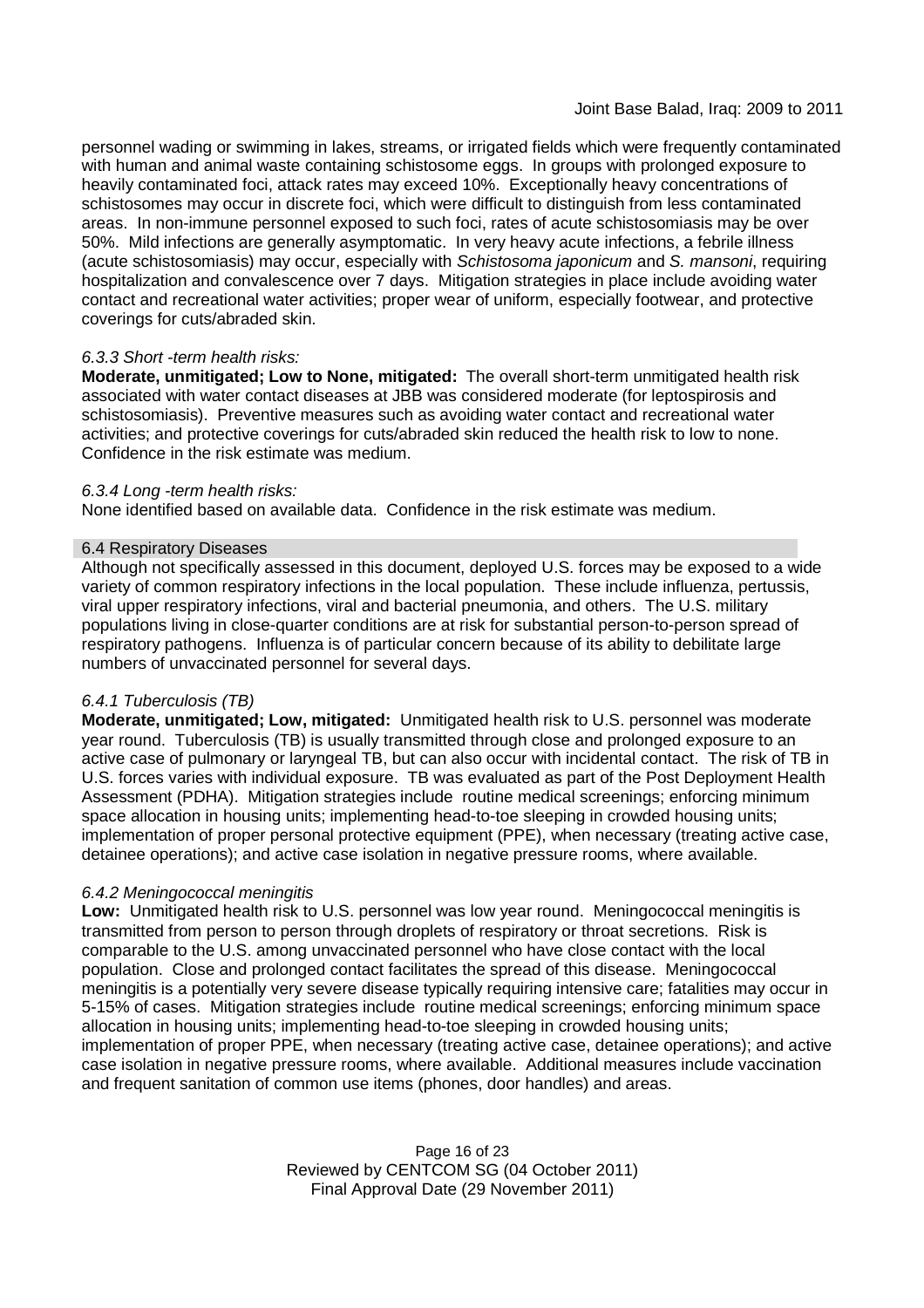### *6.4.3 Short-term health risks:*

**Moderate to Low, unmitigated**; **Low to None, mitigated:** The overall short-term unmitigated health risk associated with respiratory diseases at JBB was considered moderate (for tuberculosis) to low (for meningococcal meningitis). Preventive measures such as vaccination; routine medical screenings; and active case isolation in negative pressure rooms reduced the health risk to low to none. Confidence in the risk estimate was medium.

### *6.4.4 Long-term health risks:*

**None identified based on available data.** TB was evaluated as part of the Post Deployment Health Assessment (PDHA). A TB skin test was required post-deployment if potentially exposed and was based upon individual service policies.

### 6.5 Animal-Contact Diseases

### *6.5.1 Rabies*

**Moderate, unmitigated; Low, mitigated:** Unmitigated health risk to U.S. personnel was moderate year round. Occurrence in local animals was well above U.S. levels due to the lack of organized control programs. Dogs were the primary reservoir of rabies in Iraq, and a frequent source of human exposure. In June 2008, the New Jersey Health department in The United States reported a confirmed case of rabies in a mixed-breed dog recently imported from Iraq. Rabies is transmitted by exposure to the virus-laden saliva of an infected animal, typically through bites, but could occur from scratches contaminated with the saliva. No cases of rabies acquired in Iraq have been identified in U.S. Service Members to date. The vast majority (>99%) of persons who develop rabies disease will do so within a year after a risk exposure, there have been rare reports of individuals presenting with rabies disease up to six years or more after their last known risk exposure. Mitigation strategies included command emphasis of CENTCOM GO 1B, reduction of animal habitats, active pest management programs, and timely treatment of feral animal scratches/bites.

### *6.5.2 Q-Fever*

**Moderate, unmitigated; Low, mitigated:** Unmitigated health risk to U.S. personnel was moderate year round. Rare cases were possible among personnel exposed to aerosols from infected animals, with clusters of cases possible in some situations. Significant outbreaks (affecting 1-50 percent) could occur in personnel with heavy exposure to barnyards or other areas where animals are kept. Unpasteurized milk may also transmit infection. The primary route of exposure is respiratory, with an infectious dose as low as a single organism. Q-Fever is a debilitating febrile illness, sometimes presenting as pneumonia, typically requiring 1 to 7 days of inpatient care followed by return to duty. Mitigation strategies include consuming approved food sources, avoidance of animals and farms, dust abatement when working in these areas (wet mop, water sprayed on high volume traffic areas, etc.), and proper PPE for personnel working with animals.

### *6.5.3 Anthrax*

**Low:** Unmitigated health risk to U.S. personnel was low year round. Cutaneous and gastrointestinal anthrax are the most common forms of naturally occurring infection; cutaneous anthrax is transmitted by direct contact with infected animals or carcasses, including hides. Eating undercooked infected meat can result in contracting gastrointestinal anthrax. Pulmonary anthrax is contracted through inhalation of spores and is extremely rare. Cutaneous anthrax typically requires 1 to 7 days of supportive care with subsequent return to duty; gastrointestinal anthrax typically requires hospitalization, and has a high fatality rate if untreated. Mitigation strategies include consuming approved food sources, avoidance of animals and farms, dust abatement when working in these areas (wet mop, water sprayed on high volume traffic areas, etc.), and proper PPE for personnel working with animals, and immunization.

> Page 17 of 23 Reviewed by CENTCOM SG (04 October 2011) Final Approval Date (29 November 2011)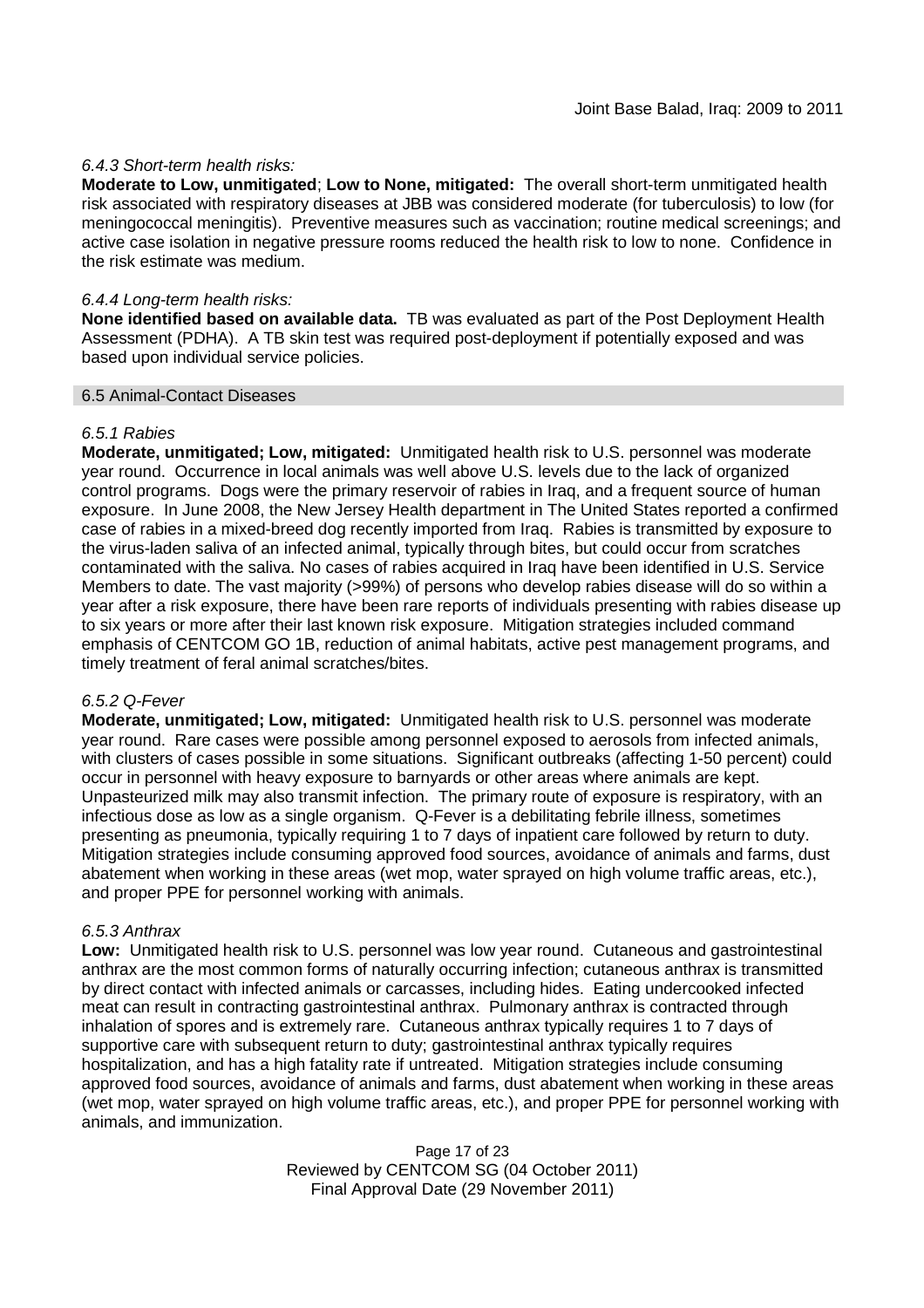### *6.5.4 H5N1 avian influenza*

**Low:** Unmitigated health risk to U.S. personnel was low year round. Extremely rare cases could occur in U.S. personnel who have close contact with birds or poultry infected with H5N1. H5N1 is a very severe illness. The fatality rate is higher than 50 percent in symptomatic cases. Mitigation strategies include avoidance with birds/poultry and proper cooking temperatures for poultry products.

### *6.5.5* Short-term health risks:

**Moderate to Low, unmitigated; Low to None, mitigated:** The overall short-term unmitigated health risk associated with animal contact diseases at JBB was considered moderate (for rabies, Q-fever) to Low (for anthrax, H5N1 avian influenza). Preventive measures such as consuming approved food sources; immunization; and avoidance of animals and farms reduced the health risk to low to none. Confidence in risk estimate was medium.

### 6.5.6 Long-term health risks:

**Low:** The long term risk for rabies is low because the incubation period for rabies can be several years in rare cases.

### **7 Venomous Animal/Insect**

All information was taken directly from the Clinical Toxicology Resources web site from the University of Adelaide, Australia (Reference 3). The species listed below have home ranges that overlap the location of JBB, and may present a health risk if they are encountered by personnel. See Section 9 for more information about pesticides and pest control measures.

### 7.1 Spiders

 *Latrodectus pallidus*: Clinical effects uncertain, but related to medically important species, therefore major envenoming cannot be excluded.

### 7.2 Scorpions

- *Androctonus crassicauda (black scorpion):* Severe envenoming possible and potentially lethal, however most stings cause only severe local pain.
- *Buthacus leptochelys*, *Buthacus macrocentrus*, *Compsobuthus jakesi*, *Compsobuthus matthiesseni*, *Compsobuthus werneri Odontobuthus doriae*, *Orthochirus iraqus*, and *Orthochirus scrobiculosus*: Clinical effects unknown; there are a number of dangerous Buthid scorpions, but also others known to cause minimal effects only. Without clinical data it is unclear where this species fits within that spectrum.
- *Euscorpius italicus* and *Scorpio maurus*: Mild envenoming only, not likely to prove lethal.
- *Hemiscorpius lepturus*: Severe envenoming possible, potentially lethal.
- *Hottentotta saulcyi*, *Hottentotta scaber*, and *Hottentotta schach*: Moderate envenoming possible but unlikely to prove lethal.

### 7.3 Snakes

- *Cerastes gasperettii*: Potentially lethal envenoming, though unlikely.
- *Hemorrhois ravergieri*, *Malpolon monspessulanus*, *Psammophis schokari*, *Pseudocyclophis persicus*: Clinical effects unknown, but unlikely to cause significant envenoming.
- *Macrovipera lebetina* subspecies e*uphratica* and subspecies *obtusa,and Vipera albicornuta*: Severe envenoming possible, potentially lethal.
- *Platyceps rhodorachis* and *Psammophis lineolatus*: Mild envenoming only, not likely to prove lethal.
- *Walterinnesia aegyptia*: Clinical effects unknown, but potentially lethal envenoming, though unlikely, cannot be excluded.

Page 18 of 23 Reviewed by CENTCOM SG (04 October 2011) Final Approval Date (29 November 2011)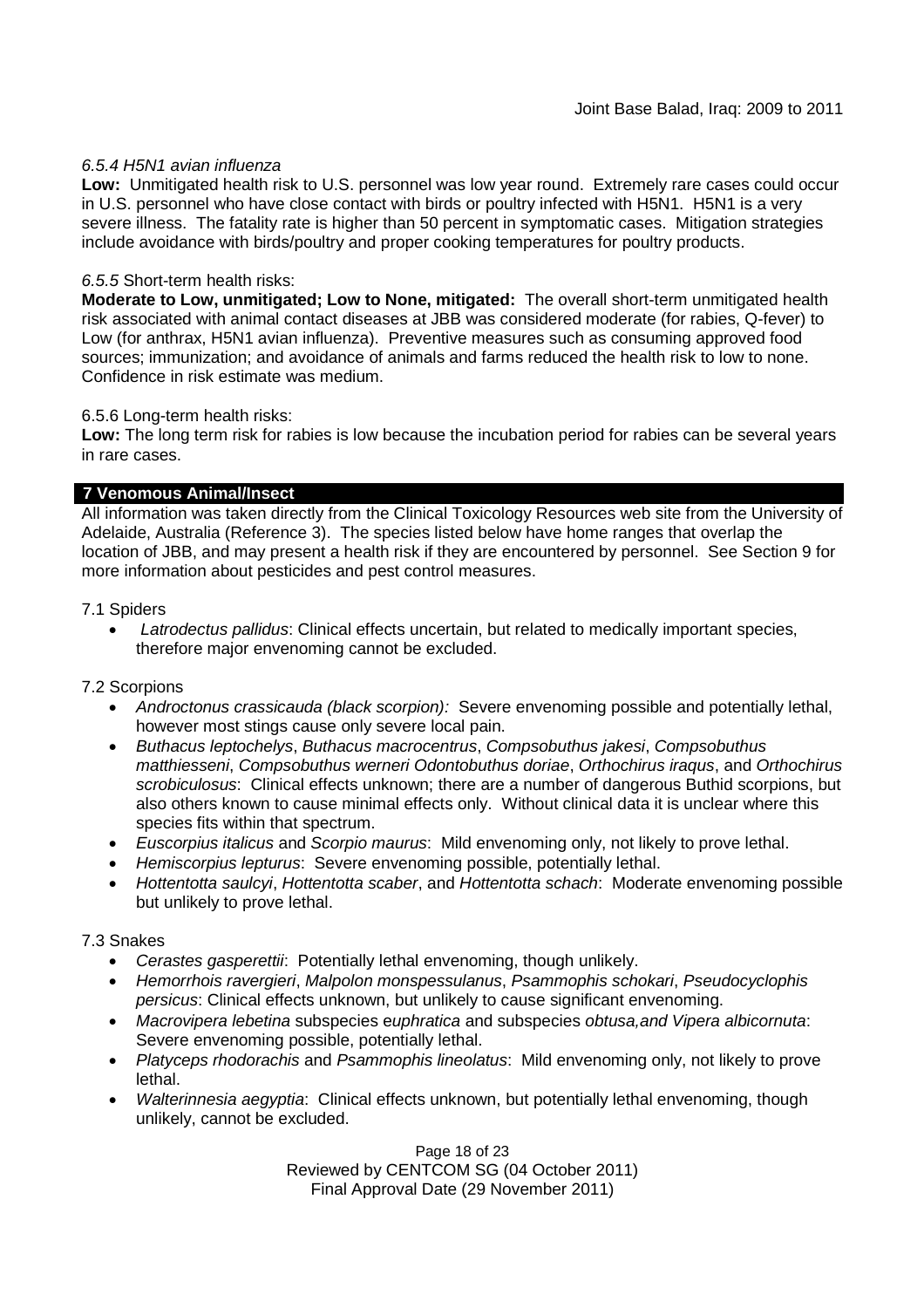### *7.4 Short-term health risk:*

**Low:** If encountered, effects of venom vary with species from mild localized swelling (e.g. widow spider) to potentially lethal effects (e.g. Haley's Pit Viper). Confidence in the health risk estimate is low (Reference 12, Table 3-6).

*7.5 Long-term health risk:* **None identified.**

### **8 Heat/Cold Stress**

### 8.1 Heat

Summer: March through October generally produced temperatures from 75 °F (degrees Fahrenheit) to 125 °F (reported as high as 142 °F). Heat injuries may occur sporadically; personnel were continually educated on heat stress, water intake and work/rest cycles. Temperature extremes could increase the potential for heat related injuries, including dehydration, heat exhaustion, and heat stroke. Early symptoms included mild irritation, lethargy, and inability to concentrate. Measures were in place to mitigate more serious effects of this critical hazard. Winter: November through February generally produced temperatures from 55 °F to 95 °F.

The risk of heat stress/injury based on annual monthly average high temperatures alone was extremely high from April - October (91-115 °F). However, work intensity and clothing/equipment worn posed greater risk of heat stress/injury than environmental factors alone (Reference 8). Managing risk of hot weather operations included monitoring work/rest periods, proper hydration, and taking individual risk factors (e.g. acclimation, weight, and physical conditioning) into consideration. With protective measures in place the short-term risk assessment was low, except for April – October where the risk of heat stress/injury was high. Because the occurrence of heat stress/injury was strongly dependent on operational factors (work intensity and clothing), confidence in the risk estimate was low. Long-term health implications from heat injuries were rare but can occur, especially from more serious injuries such as heat stroke.

### *8.1.1 Short-term health risk:*

**High, unmitigated; Low, mitigated:** The short-term health risk of heat injury was high in unacclimated personnel. Preventive measures such as work-rest cycles; and proper hydration reduced the health risk to low.

### *8.1.2 Long-term health risks:*

**Low:** The long-term health risk may be greater to certain susceptible persons–those older (i.e., greater than 45 years), in lesser physical shape, or with underlying medical/health conditions. Long-term health implications from heat injuries were rare but could occur–especially from more serious heat injuries such as heat stroke. It was possible that high heat in conjunction with various chemical exposures could increase long-term health risks, though specific scientific evidence was not conclusive. Confidence in these risk estimates was medium.

#### 8.2 Cold

Cold stress/injury can occur when temperatures fall below 60 °F. Because even on warm days there can be a significant drop in temperature after sunset by as much as 40 °F, there was a risk of cold stress/injury from October – May. The risk assessment for Non-Freezing Cold Injuries (NFCI), such as chilblain, trench foot, and hypothermia, was low based on historical temperature and precipitation data. Frostbite was unlikely to occur because temperatures rarely drop below freezing. However, personnel may have encountered significantly lower temperatures during field operations at higher altitudes. As with heat stress/injuries, cold stress/injuries were largely dependent on operational and individual

> Page 19 of 23 Reviewed by CENTCOM SG (04 October 2011) Final Approval Date (29 November 2011)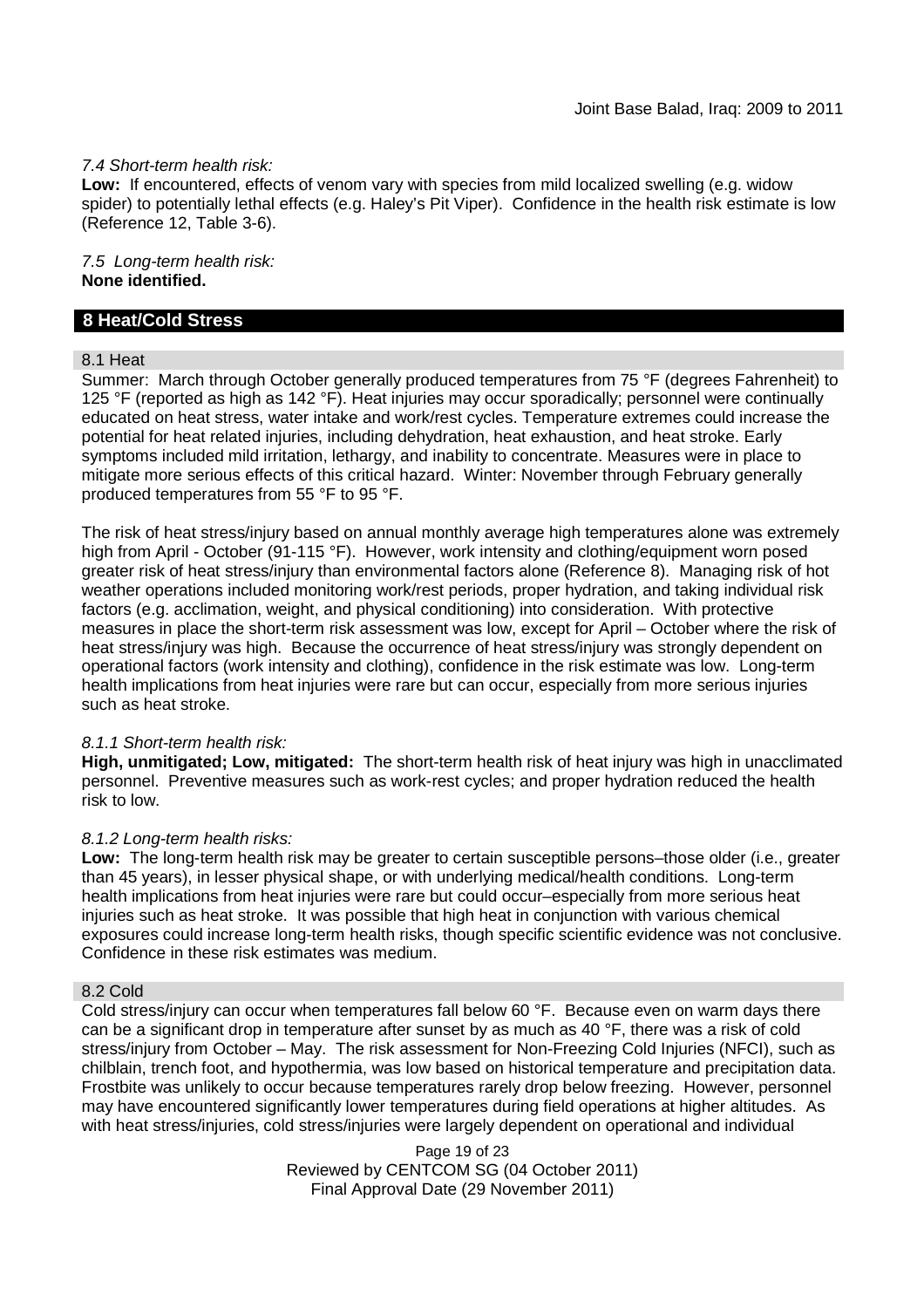factors instead of environmental factors alone. With protective measures in place the risk assessment was low for short-term cold stress/injury; confidence in the risk estimate was medium. Long-term risk assessment was low for cold stress/injury; confidence in the risk estimate was high.

*Short-term and Long-term health risks:* The risk of cold injury was low. Confidence in this risk estimate was medium.

# **9 Noise**

### 9.1 Continuous

Power generation and flight operations that took place on JBB created outdoors noise levels that occasionally fluctuated above the threshold level requiring single-level hearing protection of 85 Aweighted decibels (dBA). In addition, health effects of noise exposure as low as 80 dBA occurring the same time as exposures to certain chemicals (carbon monoxide, aircraft fuels, and industrial chemicals) could have caused permanent hearing loss. For the majority of personnel on this site, noise levels above the hearing protection threshold are for short durations and average daily exposures were below levels requiring participation in a hearing conservation program. For those individuals working on or near the flight line there may have been intermittent high level (>115 dBA) exposures from fighter aircraft run-ups/engine tests and sorties of transport and other aircraft. Individuals working or living near the flight line may have also been exposed to low level 'nuisance' noise (< 85 dBA). These continuous low level exposures may have caused sleep loss, fatigue, increase stress levels and increased blood pressure. The long term health effects due to this 'nuisance' noise were undetermined.

Preventive Medicine Quarterly Base Camp Inspection reports of JBB (2009 – 2011) concluded that noise control was not an issue at the time of the assessment, and noise control procedures were in place and being followed.

*Short-term and Long-term risks*: **High, unmitigated; Low, mitigated**: The unmitigated health risk was high for individuals working near major noise sources without proper hearing protection. Risk was reduced to low through use of proper hearing protection. Confidence in risk estimate was medium.

### 9.2 Impulse

Impulse noise was associated with weapons firing and exposures to enemy explosives (artillery, improvised explosive devices, etc). Exposure was intermittent; however exposures could be associated with temporary hearing loss and permanent hearing loss as well as other hearing or central nervous system disorders. Sound level survey of controlled detonation on 21 October 2009 showed a dBA range of 104 – 112.5.

### **10 Unique Incidents/Concerns**

### 10.1 Potential environmental contamination sources

DoD personnel are exposed to various chemical, physical, ergonomic, and biological hazards in the course of performing their mission. These types of hazards depend on the mission of the unit and the operations and tasks which the personnel are required to perform to complete their mission. The health risk associated with these hazards depends on a number of elements including what materials are used, how long the exposure last, what is done to the material, the environment where the task or operation is performed, and what controls are used. The hazards can include exposures to heavy metal particulates (e.g. lead, cadmium, manganese, chromium, and iron oxide), solvents, fuels, oils, and gases (e.g. carbon monoxide, carbon dioxide, oxides of nitrogen, and oxides of sulfur). Most of these exposures occur when performing maintenance task such as painting, grinding, welding, engine repair, or movement through contaminated areas. Exposures to these occupational hazards can occur

> Page 20 of 23 Reviewed by CENTCOM SG (04 October 2011) Final Approval Date (29 November 2011)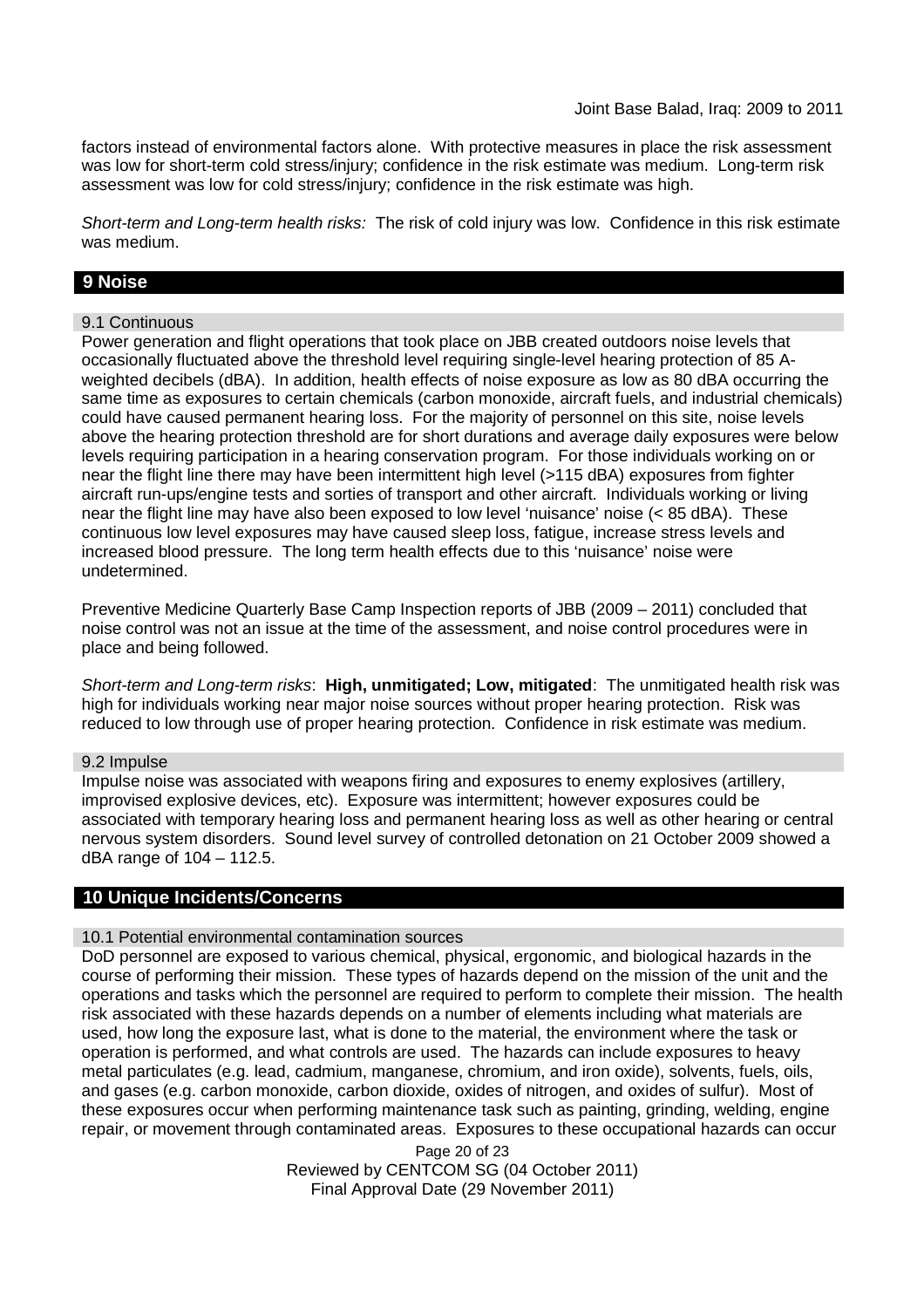through inhalation (air), skin contact, or ingestion; however exposures through air are generally associated with the highest health risk.

### 10.2 Pesticides/Pest Control

The risk of exposure to pesticide residues was considered within the framework of typical residential exposure scenarios, based on the types of equipment, techniques, and pesticide products that have been employed, such as enclosed bait stations for rodenticides, various handheld equipment for spot treatments of insecticides and herbicides, and a number of ready-to-use (RTU) methods such as aerosol cans and baits. The control of rodents required the majority of pest management inputs, with the acutely toxic rodenticides staged as solid formulation lethal baits placed in tamper-resistant bait stations indoors and outdoors throughout cantonment areas. Nuisance insects, including biting and stinging insects such as bees, wasps, and ants, also required significant pest management inputs. Use of pesticides targeting against these pests generally involved selection of compounds with low mammalian toxicity and short-term residual using pinpoint rather than broadcast application techniques. No pesticide application reports in the DOEHS Data Portal for JBB were found from 1 October 2009 through 1 April 2011.

*10.2.1* Short-term and Long-term health risks:

Low. Confidence in this risk estimate was low to medium.

#### 10.3 Burn Pits

There was no burn pit activity during the time period (1 October 2009 to 1 April 2011) covered by this POEMS. No specific hazard sources were documented in the DoD DOEHRS or MESL data portal.

The consolidated epidemiological and environmental sampling and studies on burn pits that have been conducted as of the date of this publication have been unable to determine whether an association does or does not exist between exposures to emissions from the burn pits and long-term health effects (Reference 9). The committee's review of the literature and the data suggests that service in Iraq or Afghanistan (i.e., a broader consideration of air pollution than exposure only to burn pit emissions) may be associated with long-term health effects, particularly in susceptible (e.g., those who have asthma) or highly exposed subpopulations, such as those who worked at the burn pit. Such health effects would be due mainly to high ambient concentrations of PM from both natural and anthropogenic sources, including military sources. If that broader exposure to air pollution turns out to be relevant, potentially related health effects of concern are respiratory and cardiovascular effects and cancer. Susceptibility to the PM health effects could be exacerbated by other exposures, such as stress, smoking, local climatic conditions, and co-exposures to other chemicals that affect the same biologic or chemical processes. Individually, the chemicals measured near burn pit sites in the study were generally below concentrations of health concern for general populations in the United States. However, the possibility of exposure to mixtures of the chemicals raises the potential for health outcomes associated with cumulative exposure to combinations of the constituents of burn pit emissions and emissions from other sources.

> Page 21 of 23 Reviewed by CENTCOM SG (04 October 2011) Final Approval Date (29 November 2011)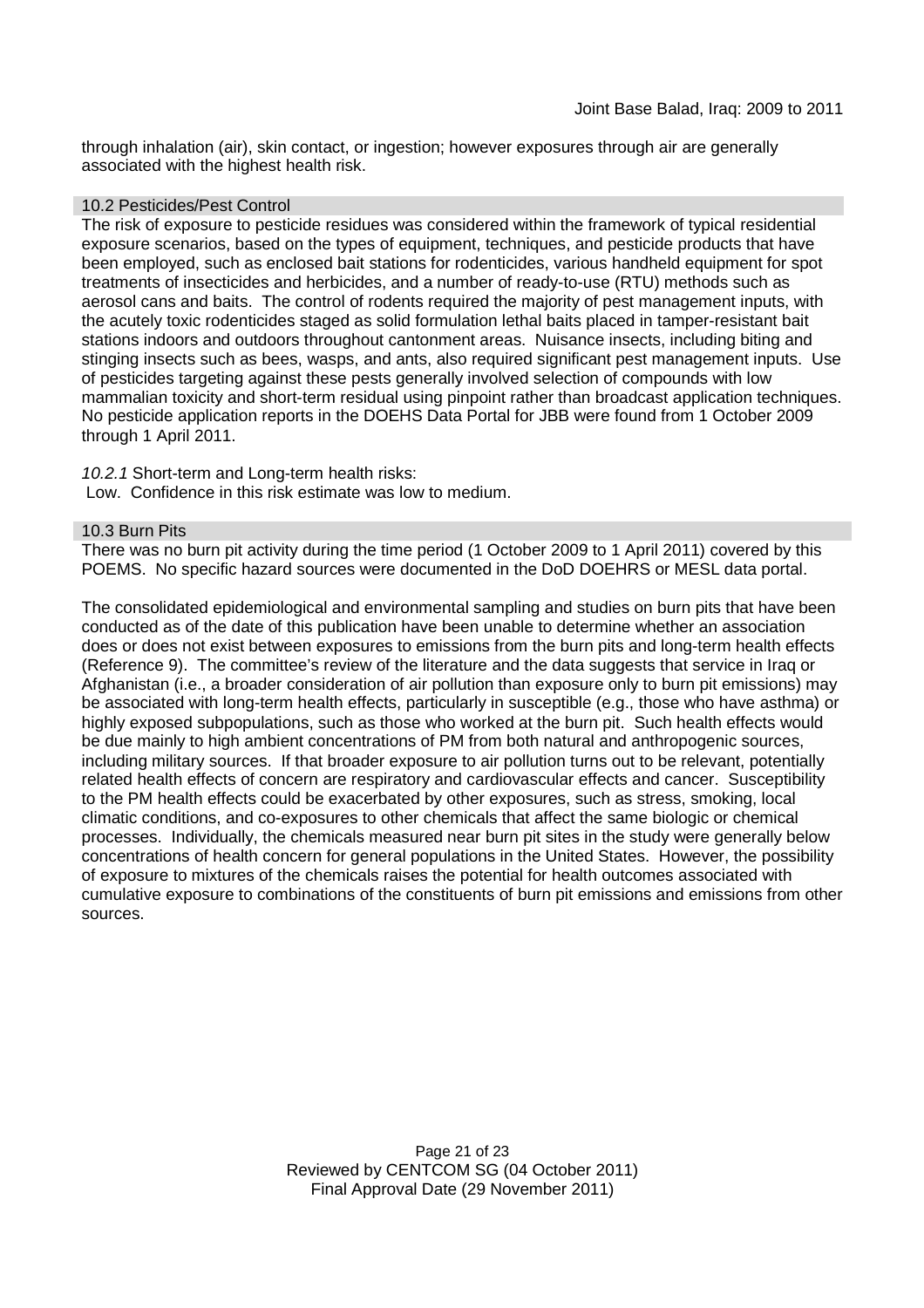### **11 References<sup>1</sup>**

- 1. Casarett and Doull's Toxicology: the Basic Science of Poisons, Chapter 2- Principles of Toxicology; Fifth Edition, McGraw Hill, New York.
- 2. CDC. 2012. Morbidity and Mortality Weekly Report. Imported Human Rabies in a U.S. Army Soldier. May 4, 2012. 61(17); 302-305.
- 3. Clinical Toxinology Resources: http://www.toxinology.com/. University of Adelaide, Australia.
- 4. CJCS (MCM) 0028-07, *Procedures for Deployment Health Surveillance,* 2007.
- 5. Defense Occupational and Environmental Health Readiness System (referred to as the DOEHRS-EH database) at https://doehrs-ih.csd.disa.mil/Doehrs/. Department of Defense (DoD) Instruction 6490.03, *Deployment Health*, 2006.
- 6. DoDI 6055.05, Occupational and Environmental Health, 2008.
- 7. DoD MESL Data Portal: https://mesl.apgea.army.mil/mesl/. Some of the data and reports used may be classified or otherwise have some restricted distribution.
- 8. Goldman RF. 2001. Introduction to heat-related problems in military operations. *In*: Textbook of military medicine: medical aspects of harsh environments Vol. 1, Pandolf KB, and Burr RE (Eds.), Office of the Surgeon General, Department of the Army, Washington DC.
- 9. IOM (Institute of Medicine). 2011*.* Long-term health consequences of exposure to burn pits in Iraq and Afghanistan*.* Washington, DC: The National Academies Press.
- 10. Joint Staff Memorandum (MCM) 0028-07, Procedures for Deployment Health Surveillance, 2007.
- 11. Modification 11 to United States Central Command Individual Protection and Individual Unit Deployment Policy, 2 December 2011.
- 12. USAPHC TG230, June 2010 Revision.
- 13. USACHPPM. 2008. Particulate Matter Factsheet; 64-009-0708, 2008.

Reviewed by CENTCOM SG (04 October 2011) Final Approval Date (29 November 2011)

Page 22 of 23  $^1$  NOTE. The data are currently assessed using the 2010 TG230. The general method involves an initial review of the data which eliminates all chemical substances not detected above 1-yr negligible MEGs. Those substances screened out are not considered acute or chronic health hazards so are not assessed further. For remaining substances, acute and chronic health effects are evaluated separately for air water (soil is only evaluated for long term risk). This is performed by deriving separate short-term and long term population exposure level and estimates (referred to as population exposure point concentrations (PEPC)) that are compared to MEGs derived for similar exposure durations. If less than or equal to negligible MEG the risk is Low. If levels are higher than negligible then there is a chemical-specific toxicity and exposure evaluation by appropriate SMEs, which includes comparison to any available marginal, critical or catastrophic MEGs. For drinking water 15 L/day MEGs are used for the screening while site specific 5-15 L/day are used for more detailed assessment. For nondrinking water (such as that used for personal hygiene or cooking) the 'consumption rate' is limited to 2 L/day (similar to the EPA) which is derived by multiplying the 5 L/day MEG by a factor of 2.5. This value is used to conservatively assess non drinking uses of water.